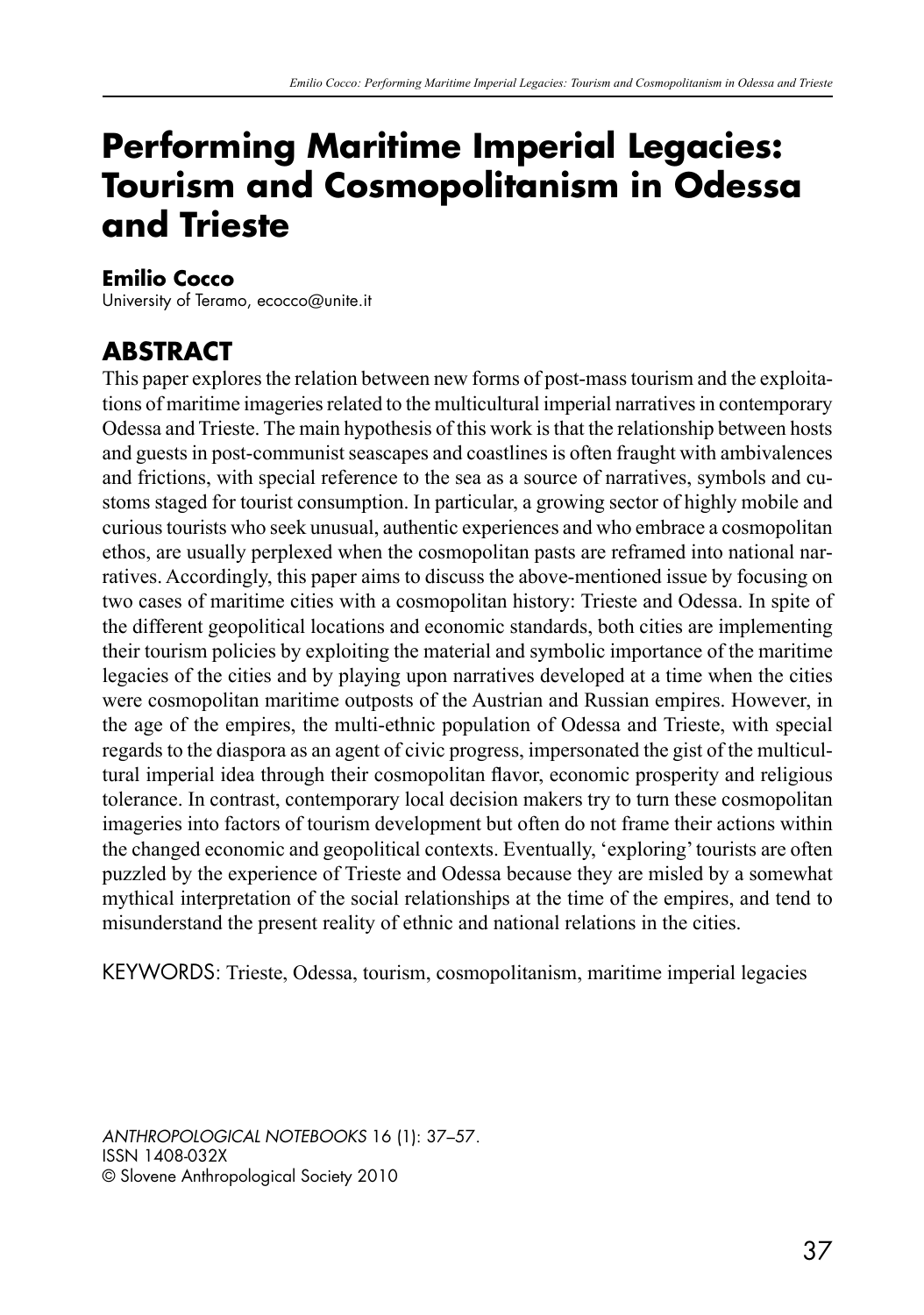### **Tourism beyond the coastline: from the Adriatic to the Black Sea.**

Both politicians and entrepreneurs of the newly independent post-communist states are usually aware that the selection of symbols and images of their countries as tourist destinations can be a difficult task. This task might be even more challenging when the maritime dimension of the national identities become a part of these discussions, if we consider that from the 19th century onward the entrance of the sea into the national imaginations brought about contradictory forms of material and symbolic appropriations (for the Italian case, see Frascani 2008: 101–115).

In our time, the great part of the Adriatic seashores, both the Western and the Eastern parts, has reached the mature and post-mature stage of the tourist cycle (Agarwal 1997: 66–67; Savelli 1998: 114–116). Nevertheless, the typical standardisation of a summer seasonal product that defines seaside mass tourism has been obsolete from the 1990s onwards. Accordingly, since then maritime resorts have been experiencing original attempts to revive the uniqueness of the place through the resuscitation of forgotten traditions or the activations of new links, paths and connections that should deconstruct the famous image of the 3S (sun, sea and sand).

Particularly, as recently stated by Sedmak and Mihalic, the role of authenticity has been crucial as a differentiating and empowering factor in the context of Adriatic seaside resorts (Sedmak, Mihalic 2008: 1012). Therefore, the process of 'staging authenticity' (MacCannell 1999) acquires a growing importance for Adriatic resorts, especially for those that aim to attract new types of tourists who reject standardised and globalised products and are genuinely attracted by the local aspects of indigenous and autochthonous traditions (Crouch 1999; Gale, Botterill 2005; Coleman, Crang 2002). In the Adriatic region, like in other mature tourist destinations, those indigenous traditions are so closely connected with the countries' national narratives that symbols and practices – specifically the ones with maritime features – become abstractions used to sell seaside tourist destinations as a part of the national heritage (Graml 2004: 141–144).

In this framework, I have been carrying out fieldwork on the eastern Adriatic seashores<sup>1</sup> to explore the ways relationships between hosts and guests would structure the cultural contents and the identity patterns staged for tourist consumption. Particularly, while the sea provides a source of narratives, symbols and customs that tourists are looking for, I argue that the way the sea is staged for tourism consumption in post-communist countries is not sufficiently explored. Sometimes, the romantic and naïve references to the rich heritage of maritime traditions seems to be enough to inspire some successful tourist policies, which aim to overcome the patterns of mass tourism in post-communist regions.

The survey carried out in the Adriatic basin aimed at decoding the expectations of a growing sector of highly mobile and curious tourists, who are usually exploring ways of overcoming the alienation of mass tourism. These tourists seek authentic experiences

<sup>1</sup> My fieldwork was carried out in the frame work of a two-year national research project financed by the Italian Ministry of the Education and University. See http://www.ricercaitaliana.it/prin/dettaglio\_prin-2007PAB8EH.htm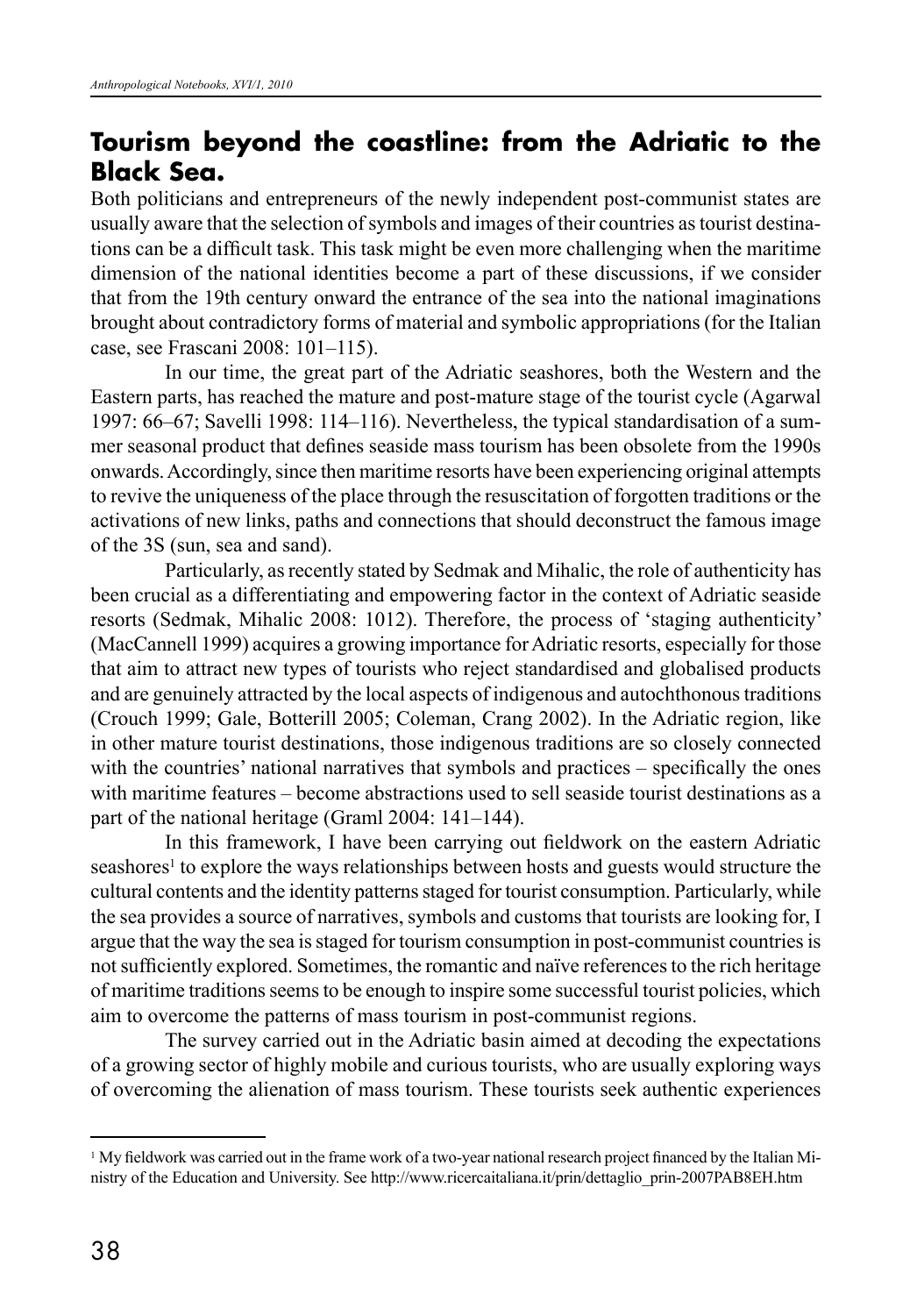outside everyday life, both looking for adventure and cultural enrichment; they may fall into the categories of 'explorers' or 'drifters' according to Cohen's tourist roles typology (Cohen 1979).

In other words, their gaze, in the sense of John Urry (2000: 2–3), is mostly reaching out 'beyond the coastline', towards the islands and the cities of the other side of the Adriatic (Cocco 2008: 256–259). I termed them terra-nauta<sup>2</sup> for their nomadic habits and the intense attraction of the sea they usually experience. They like to move by sea (yachts, ferries, small boats) and consequently they seem to approach land destinations such as towns, countryside and mountains as if they were acting as sailors or maritime explorers. Moreover, in doing so, they also show a propensity towards a cosmopolitan mentality and international mind frames. One of the tourists I interviewed (who spent the summer travelling through the Dalmatian islands) sketches out quite clearly the attitude of the Terra-nauta: 'To live the sea means to get in touch with the world and experience and encounter other cultures and nations. Especially the ones that are close by and share our common sea. To sail means to live a history we are a part of.'However, during my fieldwork I also discovered that the point of view of the local hosts is a more ambivalent one. Both the local entrepreneurs and politicians in the Adriatic region are generally eager to celebrate the multicultural and cosmopolitan past of the maritime world, which is repeatedly recalled in tourist guides and informative brochures. However, the celebration is somehow ambiguous and it usually mingles contradictorily with national concerns and local fixations, which fold the stage with provincial and peripheral features.

As a result, the tourists who seek cosmopolitan and international experiences on the sea are quite often perplexed when maritime traditions, food, habits and cultural heritage are staged as 'purely' national products. In this context, my hypothesis is that the breakdown of the communist regimes transformed the maritime imageries of the Adriatic into a virtual battlefield where post-communist states seek new legitimacy of their national identities. This is true for the Adriatic, but I believe it could be extended to other maritime regions that have undergone post-communist transition, such as the Baltic Sea Region and the Black Sea.

The strategies of institutional appropriations of the sea and the coasts are not easy to implement. In fact, the maritime heritage of routes and international connections tends to work unexpectedly as a marker of cultural division. In other words, the maritime imageries and the memories of the Mediterranean cosmopolitanism may empower territorial identities that do not always comply with the ethno-national political requirements of the nationstates. This becomes significant when one considers the role of maritime cities, especially the port-cities of the Mediterranean that used to thrive as cosmopolitan emporia in the age of empires (Leontidou 1990). Those cities played a special role in the construction of the Mediterranean and consequently worldwide projections of the continental empires that maintained coastal possessions.

<sup>2</sup> I borrowed the expression terra nauta from Prof. Josko Bozanic, University of Split. Prof. Bozanic explained me that terra nauta used to be a poetic name for Dalmatia at the time of the Republic of Venice.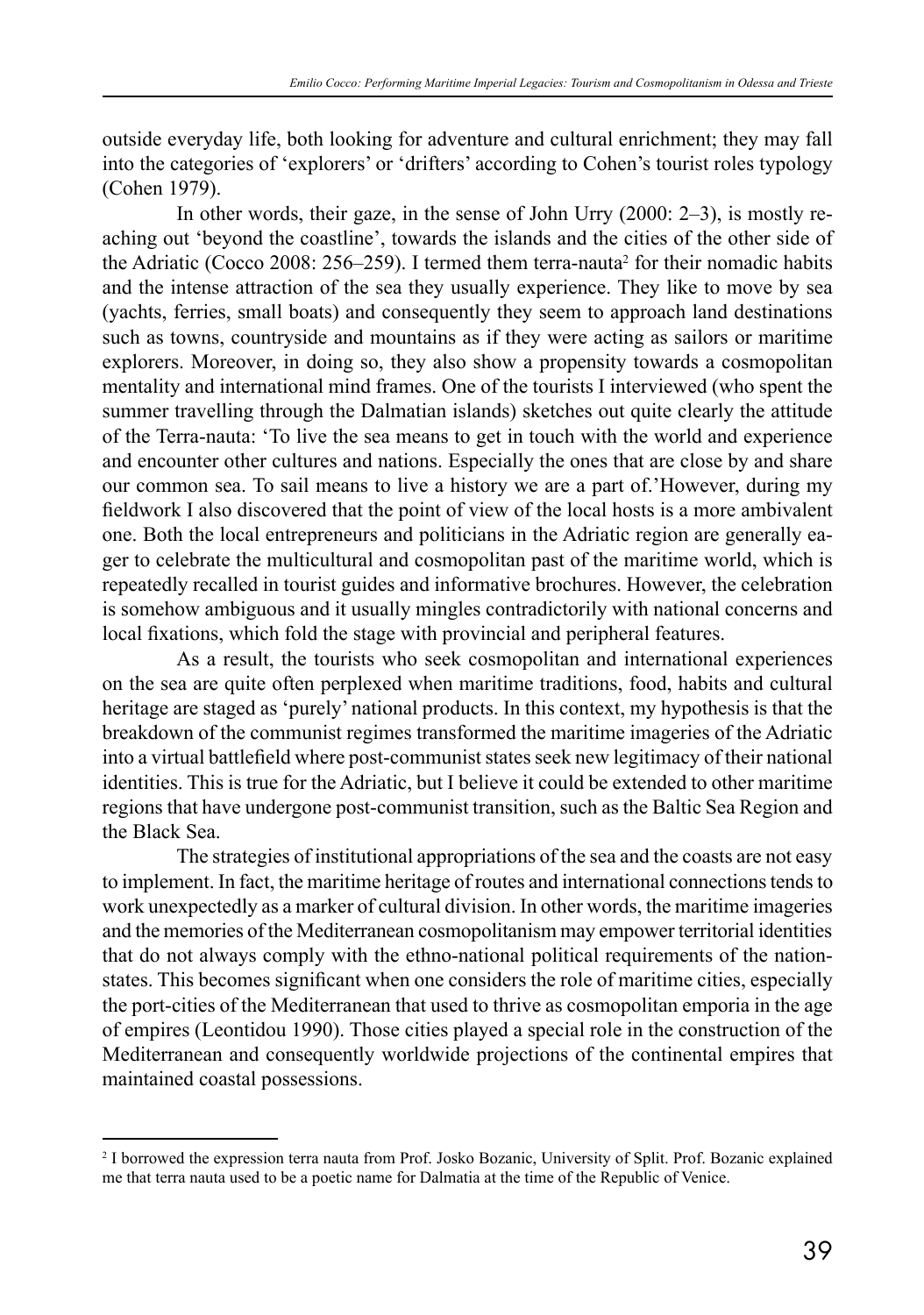Accordingly, I decided to enlarge the scope of my research introducing a more specific comparative topic. Being increasingly convinced that in order to disentangle the frictions and the ambivalences of the host-guest relation that takes place 'beyond the coastline' and in post-communist maritime spaces, I had to make two steps. The first one was to investigate the tourist gaze beyond the Adriatic basin, and the second one was to focus more specifically on maritime port-cities. The reason is that in these cities the mythologies of cosmopolitanism and maritime imperial legacies play a strategic role and are constantly nurtured by local public opinion. In this article, I reflect comparatively on two cities that are probably among the best examples of imperial creation of cosmopolitan emporia: Odessa on the Black Sea and Trieste on the Adriatic Sea.

To many tourists, Odessa and Trieste are ideas, or dreams, before than being real cities, because they are mainly known for literary and artistic heritage. Additionally, they were conceived by the imperial political authorities to be commercial and civilisational outposts. Thus, they were a part of a political and military projection towards newly incorporated maritime territories, which represented the new imperial frontiers. Maritime cityports have traditionally represented a specific social and cultural environment (Luhmann, De Giorgi 1994: 275–281; Taylor 2004, Badie 1997), especially when they served large imperial communities. In a context of social stratification and ethnic plurality, which was typical of imperial powers such as the Austrian and Russian ones, these city-ports assumed both vital economic functions and highly symbolic values. In fact, by the 18th century onward, the continental empires invested materially and symbolically in the creation of littoral outposts towards the progressively global oceanic world of trade and commerce. Those cities were 'special cases' for the variety of people and the freedom and liberality of their customs, yet also aimed at portraying the civilizing message of the empires embodied in the urban multi-national and multi-religious local cosmopolitanism.Few cities more than Odessa and Trieste, in this perspective, impersonated the gist of the multicultural imperial idea thorough their cosmopolitan flavour, the economic prosperity and the practices of state-sponsored religious tolerance. Odessa and Trieste hosted large immigrant and diaspora communities, first of all the Jewish one, which extensively shaped the cultural and social landscape of the cities (Bianchini 2009; Dubin 1999). Moreover, the histories of Trieste and Odessa are exceedingly similar, from the imperial acts of foundation to the social engineering of their immigration policies. Eventually, the two cities also shared a post-imperial fate with the failure of the Russian and the Austrian empires, experiencing, though in different ways and times, tentative ethno-political redemptions and eventually the post-socialist implosion that introduced challenges.

It must be said, nonetheless, that the cases of Trieste and Odessa are also quite different under many aspects. The former was at the border of a socialist multi-national state (now post-socialist region) while the latter was included in a socialist and now postsocialist space. Also, in the case of Odessa, the integration into the Union of the Soviet Socialist Republics meant somehow a replacement of the imperial experience of the Czarist Russian with another empire: the Soviet one (at least as far as the cosmopolitanism and internationalism are concerned). This is not the case of Trieste, were the end of the Hapsburg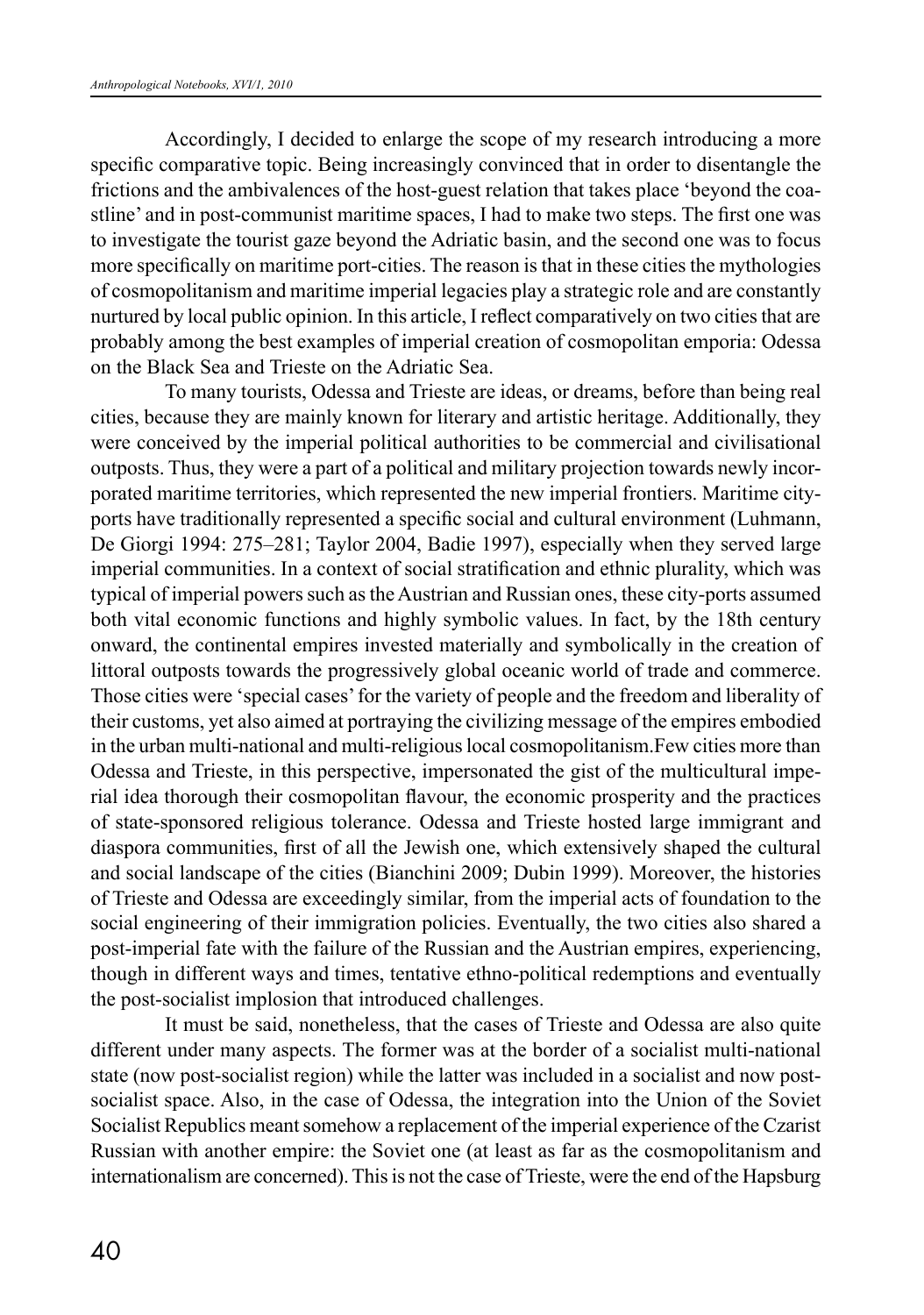Empire was followed by the incorporation into the Italian nation state. Nevertheless, one may also consider that the Italian Fascist regime manipulated and played upon the imperial narratives (especially referring to the myths of the Roman Empire and the Mediterranean civilization), in order to promote expulsions, internal migration and forced integration of the locals according to some social engineering principles. Moreover, even after World War II, the local scenario in Trieste was characterized by the huge immigration of the exiled populations from Istria (that reinforced the symbolic bond between the city and the peninsula across the border) and was deeply influenced by the destiny of Yugoslavia for the years to come.

Therefore, I believe that the performances based on the revival of maritime imperial legacies, regardless of Trieste's lack of incorporation into a socialist state, produce comparable discrepancies between cosmopolitan desires and provincial stances. They also deserve to be analysed comparatively.

In this paper, I suggest that both the tourist demands for some 'off-shore' sphere of multi-cultural experience 'beyond the coastline', and the attempts of the local hosts to stage it, reflect contemporary political concerns. In a way, tourist relations in post-communist maritime regions and, specifically, in the cities of Trieste and Odessa, resonate with preoccupations about identity and cultural clashes, i.e. tourist relations entail multiple frictions between the local, national and international patterns of identification. Moreover, the local urban elite experience difficulties in dealing with the contemporary marginalisation of their cities, and perform maritime imperial legacies as a tool for tourism development. In putting forward this thesis, I refer to and attempt to develop some notable investigations carried out by Pamela Ballinger (2003), who discusses the Hapsburg nostalgia in the city of Trieste; by Evridiki Sifneos (2005), who recasts cosmopolitanism as a feature of those pre-national entrepreneurs that were the members of merchant diasporas; and by Tanya Richardson (2008) who analyses the way the people of Odessa feel unique for the imperial legacies of the city.

# **The troubled re-discoveries of the Sea.**

The institutionalisation processes of national identities in post-communist states have overlapped and sometimes clashed with contemporary rediscoveries of local and regional identities in the same territories. These processes have included strategies of material and symbolic appropriations of the coasts and maritime spaces, nationally oriented re-interpretations of the sea, symbolic reconstructions of the maritime spaces and the revival of ancient affiliations to the Mediterranean koinè.

In the wake of renewed interest in Mediterranean studies, a specialised section of Italian scholarly literature suggests that the Adriatic Sea set the stage for the development of a maritime culture that bound most of the cities and the islands of the region until the end of the 19th century. In our time, such a culture would still be performing a supporting function to powerful representations of local cosmopolitanism of the Adriatic cities (Apollonio 1998; Matvejević 1987; Mucci & Chiarini 1999; Ivetic 2000). Therefore, some scholars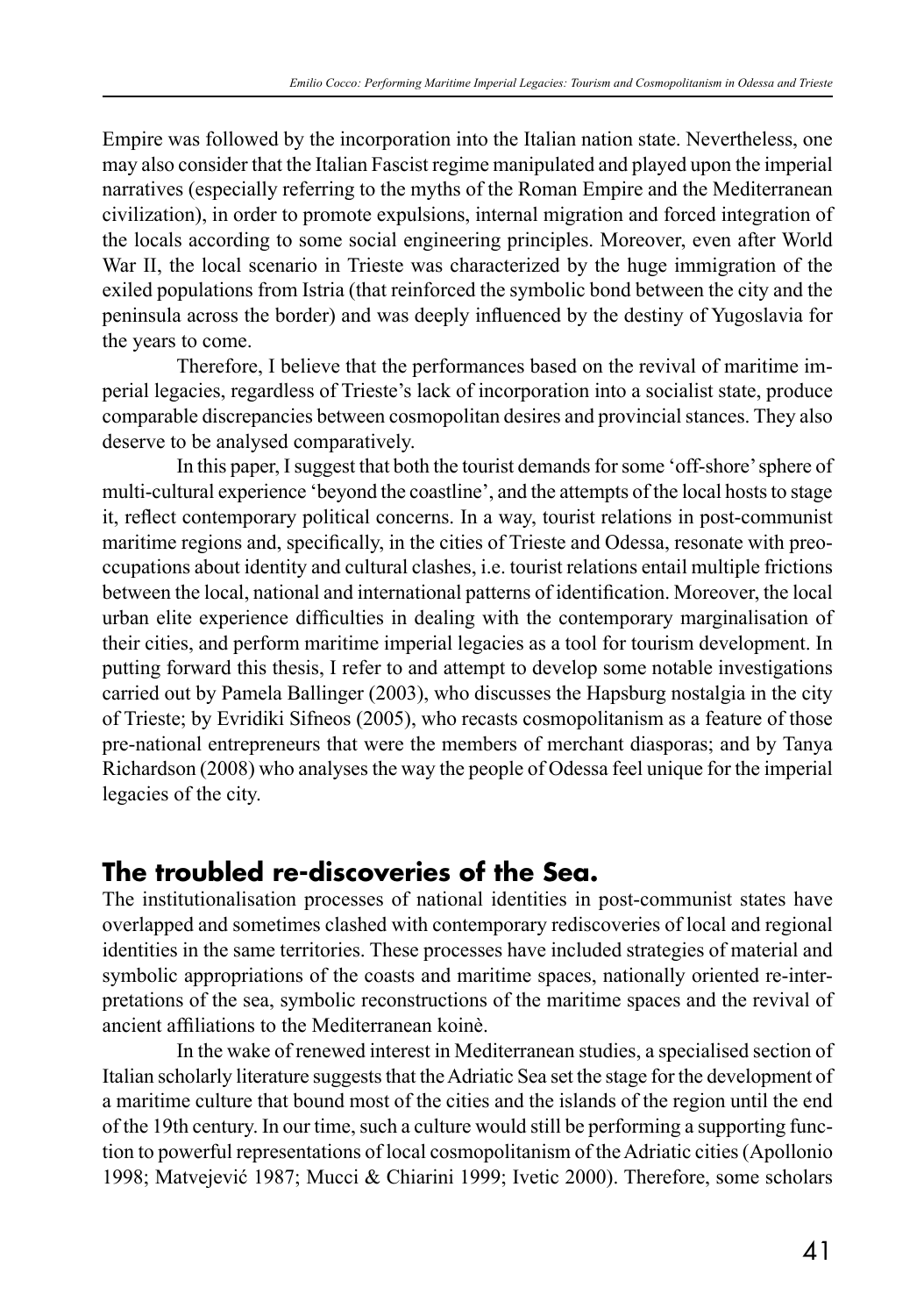imply that in spite of the consolidation of the national ideologies and the progressive construction of modern nation-states, the Adriatic communities would retain the multicultural maritime features of a civil society in which ethnic, religious and language differences are fading away. Moreover, antagonist nationalisms have sometimes exploited such images in the process of fragmentation of former Yugoslavia, recovering a hierarchy of civilisations that dated back to the time of the Venetian rule over the Eastern Adriatic (Wolff 2001). Particularly, Western and self-perceived Mediterranean communities of former Yugoslavia have tried to oppose their seemingly higher civilisation against the backwardness and primitive mentality of the dwellers of the inland (Cocco 2007; Ballinger 2002; Bakic-Hayden 1992; Ashbrook 2006). As a result, the maritime local cosmopolitanism functioned as a factor of exclusion and differentiation from the projects of ethnic-national homogeneity, which were born far from the sea. In the case of the Black Sea, the conception of a specific sub-section within Mediterranean studies seems to be more problematic; because of its geo-political features the Black Sea remains at the intersection between two different academic traditions of social analysis, which usually split the littoral into completely separate fields (King 2002: 4–5). Nonetheless, the changes brought about by the post-communist transformation set the Black Sea back in the stage as a specific object of study and a target of political initiatives. According to Charles King, the present social construction of the Black Sea revolves around an ambiguous imaginary location of the sea both at the frontier of diverse civilisations (Greeks/Barbarians, Christian/Muslim etc.) and at the peripheries of some wider cultural spheres (Mediterranean, Balkan, Asiatic, etc.). Therefore, those who approach the topic of Black Sea would eventually face the ambivalence of a region that has been periodically both isolated and integrated within the continental power systems that periodically ran over the littoral (King 2002: 11).In fact, similar suggestions also fit the Adriatic basin as the territories of the Adriatic coast, especially the Eastern Adriatic, maintained an ambivalent position in the imaginaries of the central European powers, with special regards to the Habsburg Empire of the 19th century (Baskar 2002). On one hand, the exotic attraction of the seaside seduced many citizens of the continental regions of the Empire, who visited the coast as tourists or went to work there as civil servants. On the other, during the 19th century the Austrian monarchy reasserted its continental core by the Danube (Donaumaronarchie), thus keeping a safe distance from the sea (Johler 1999).

The role and the fate of the cities of Odessa and Trieste reflected such ambivalent relationships between the coast and the inland. Until the end of the Russian Empire, Odessa played the role of the major imperial maritime hub, thus remaining the virtual administrative, political and cultural centre of the entire Russian Black Sea seaside. However, that central position also maintained some degree of ambivalence. In fact, Odessa was quite often considered to be the 'least Russian of all the Russian cities' by Russian visitors; they were often surprised by its diverse ethnic composition and the exotic habits of its citizens. Moreover, the cosmopolitanism of Odessa was also expressed geographically, since the city was located in a symbolic north-south and east-west crossroad: at the crossing point between the Middle East, Western Europe, the Balkans, Russia and Northern Europe. It was at the same time the Russian material and immaterial door to 'elsewhere', but it was elsewhere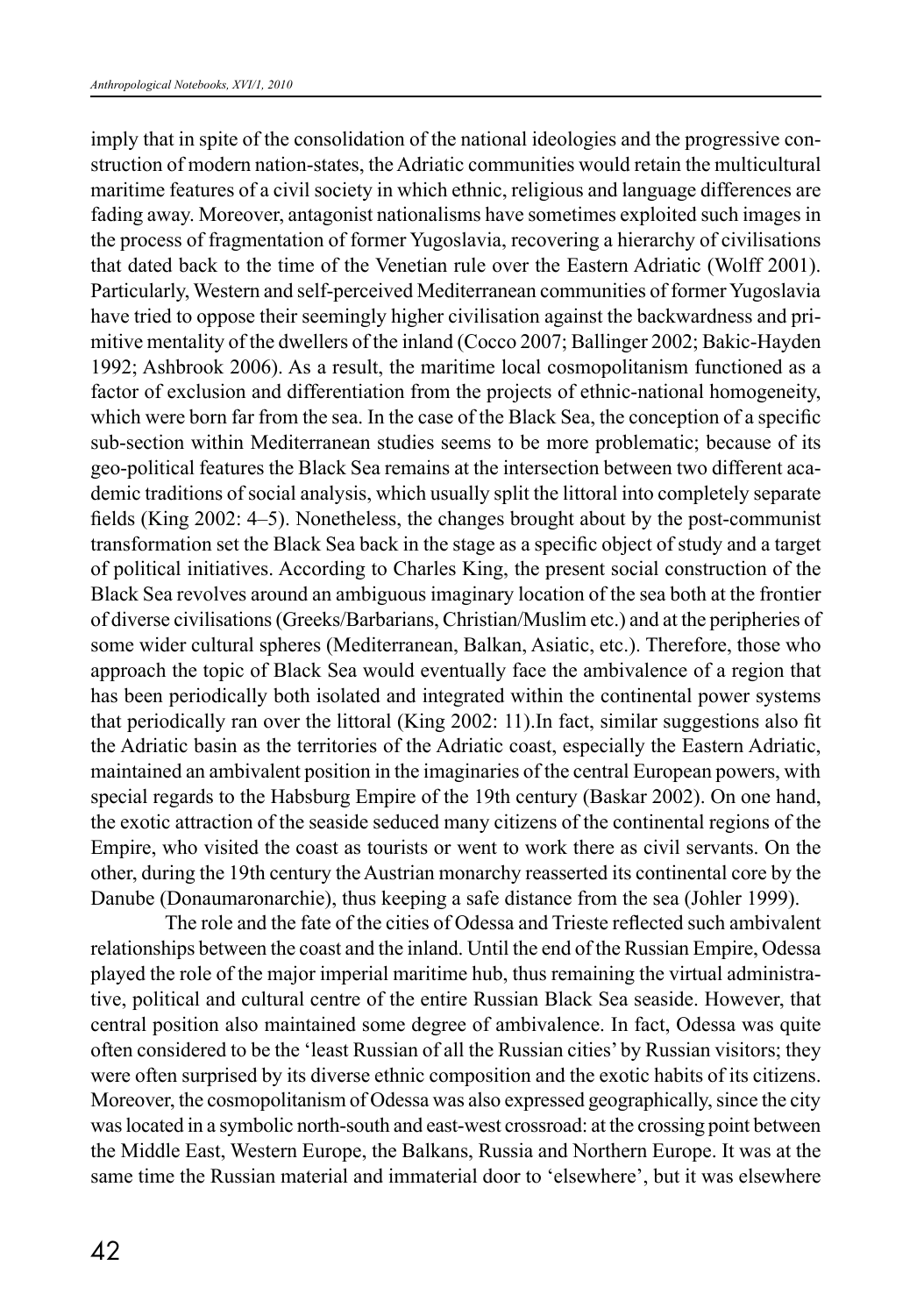itself. Even in this case, the parallel with Trieste is important, as the northern Adriatic cityport was also portrayed as a bridge and a connecting point between geographically and symbolically opposite realms (Balkans-Western Europe, Germanic-Mediterranean-Slavic worlds etc.). Therefore, the cosmopolitan and multi-ethnic characters of Trieste and Odessa were not only due to their resident populations that were directly involved in the activities of trading and exchanging goods in the city-markets. In a different way, cosmopolitanism expressed an urban outward projection for the international trading links that made of Trieste and Odessa transfer points and more extensively places of material and immaterial conversion between the land and the sea (Driessen 2005; Leontidou 1990). Considering that the railway did not reach Odessa before the 1860s and the 'Southern Railway' connected Trieste with Vienna only in 1857, such port cities where obviously oriented towards the sea and found in the sea their natural connections with the larger society of the world. For instance, to travel in the hinterland of Odessa was difficult and dangerous; for long time, the only mean of transportation consisted of carriages pulled by bulls or horses. Nevertheless, to the pioneers of international adventure tourism, both foreigners and Russian travellers who would have probably reached Odessa via sea, the famous Baedeker guide (published in 1914) warned that they should be prepared to an unexpectedly 'civil' city. More specifically, Odessa was described as a modern city with only minor attractions for tourists that were probably searching for the exotic and seducing atmospheres of the East. Accordingly, a famous visitor of Odessa in the 20th century, the writer Mark Twain, reports in 1867 that he was struck by the large streets and the new houses of Odessa: 'For a long time, I have been not feeling home like when I was in Odessa … there was nothing reminding us we were in Russia …' (King 2002: 221–222).

After 1990, the topic of the sea becomes more persistently a part of the wider political debate on the post-communist development strategies. For instance, the sea and the seaside started to receive intense symbolic investment in Croatia for the supposedly crucial role of the Adriatic regions for the independence and the development of the entire country. However, during the years of the 'homeland war', the centralising politics of the newly established Croatian state mostly marginalised the Adriatic territories (sometimes unpleasantly referred to as the 'South' of country), with special regards to Istria and Rijeka that hosted local movements of political opposition to the ruling party of HDZ (Cocco 2007: 9–13). Even in Slovenia, after the country gained independence in 1991, the reduction of sovereignty over the Adriatic coast forced Slovenians to reinvent their seaside and coastal towns as properly 'Slovenian'. Considering that tourist flows of the Slovenian travellers to the Adriatic have been traditionally directed towards Dalmatia (now abroad, in Croatia) the promotion of the Slovenian littoral was not a simple assignment, for that piece of coast was never considered particularly fashionable or attractive by Slovenians. Moreover, any tourist promotion of the coastline shall inevitably face the issues raised by the quite problematic ethnic relations between the former Italian speaking dwellers, the immigrant Yugoslav families and the new Slovenian tourists (Weber 2007: 197–201). On the northern shore of the Black Sea, Ukrainian independence triggered similar disputes, especially around the coastal region of the Crimean peninsula (mostly Russian-speaking and home of the Russian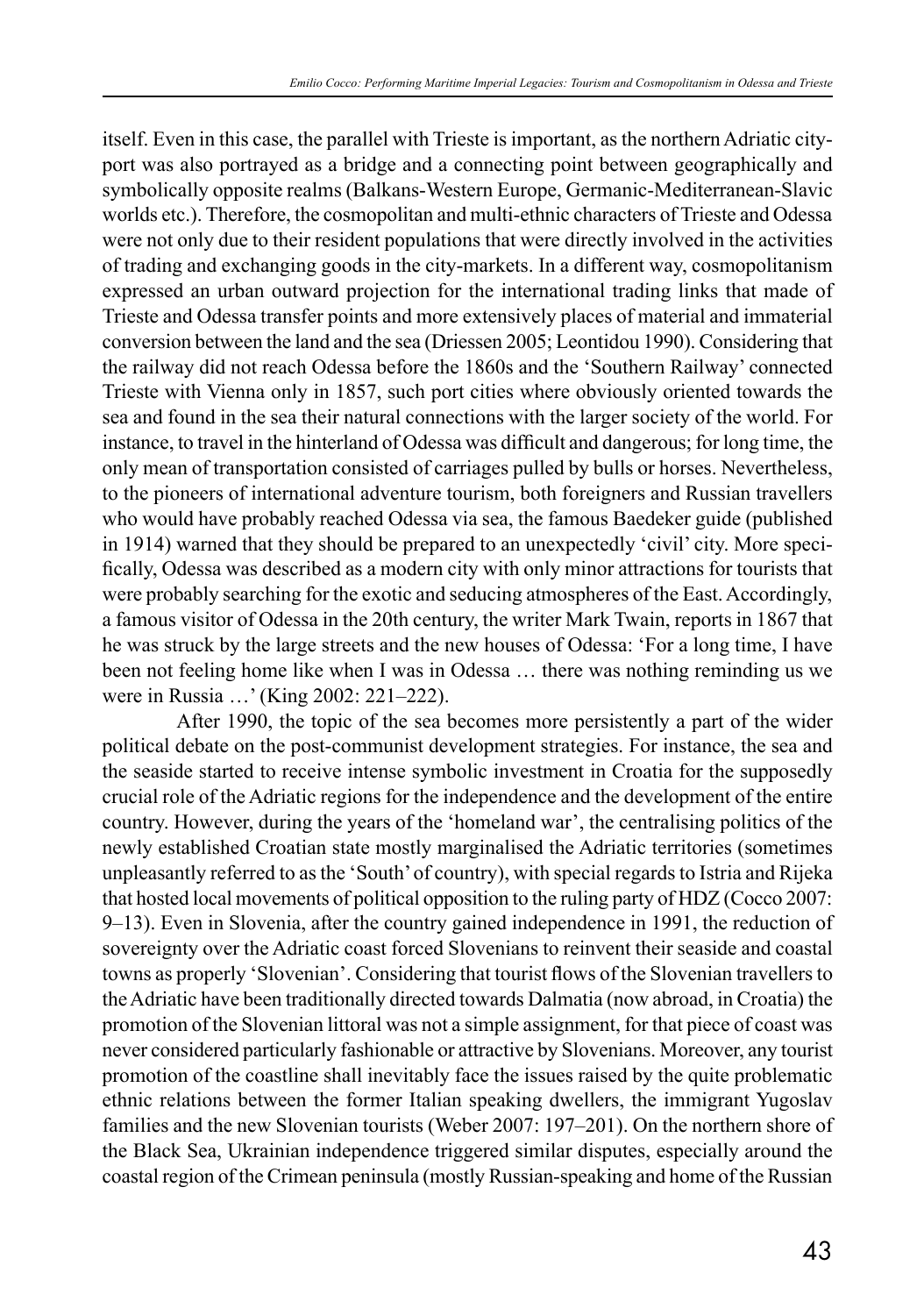military fleet). In spite of the new Ukrainian state's attempts to diffuse and consolidate some common notions of national identity, the borderland history of the country and the vastly different understanding of major events made the implementation of state projects a quite difficult endeavour. The antagonism between Eastern or Western orientation, the debate on primary affiliation with Russia or Europe, the contested sense of territoriality and the controversial perception of a shared history are all elements that shape the Ukrainian identity as something difficult to keep together (Bechtel 2006: 62–71)

In this context, Richardson's analysis of Odessa is quite inspiring because it shows how the cultivation of a cosmopolitan sense of place in the city may generate tensions and contradictions in the formation of a commonsense understanding of Ukraine as a nation and a state (Richardson 2008: 15–21). For instance, the people of Odessa tend to stress the fact that the city is older than 1794 – its official date of foundation – for it would have been a gateway and a place of trade and connection well before Ukraine. To many citizens of Odessa, the city represents a unique place, an almost distinct nationality made of international and multiethnic components bound together by the affiliation to the urban identity of the maritime emporium. Although the existence of the Ukrainian state is not radically contested and many non-Odessa-born Ukrainians are living peacefully in the city, the autochthonous people would never accept the definition of Odessa as a Ukrainian city. To support these beliefs, people of Odessa quite often restage the historical-mythical narrations of the imperial past vis-à-vis the nationalizing efforts of the new Ukrainian state

### **Trieste and Odessa: images of cosmopolitanism and the role of diasporas as local agents of civic transformation.**

With the end of the Communist regimes, in places like Odessa and Trieste people experienced the revival of a local celebration of hybridity and multi-cultural coexistence, which was usually justified by the reference to the maritime imperial legacies of the Russian and Austrian empires. Although Trieste was not a part of a communist state, the events connected with the exiled Istrian population in the aftermath of the Second World War and the strong (though uneasy) social and economic ties with Yugoslavia just a few kilometres away, produced intense relations between the development of the city and the post-Yugoslav transition processes. The revival of Trieste, apparently contradicts a well-established scholarship that has generally tended to assess the Empire-States of Central and Eastern Europe as agents of political and economic decline. In other words, the local imperial legacies in Trieste and Odessa stand out against the conventional belief that imperial Russia or imperial Austria were undergoing stagnation and regressive social trends. In fact, especially if considered from the point of view of international free port cities like Odessa or Trieste, the role of the imperial state was not completely in contradiction with the modernising trends that were taking place in 19th and 20th centuries (Bianchini 2009; Baskar 2008; Ballinger 2003; Frascani 2008; Zipperstein 1991). Conversely, focusing on the development of cosmopolitan city-ports, one may see how empires were not just concerned with internal problems of order and stability; they have also been able to perform the role of modernising institutions.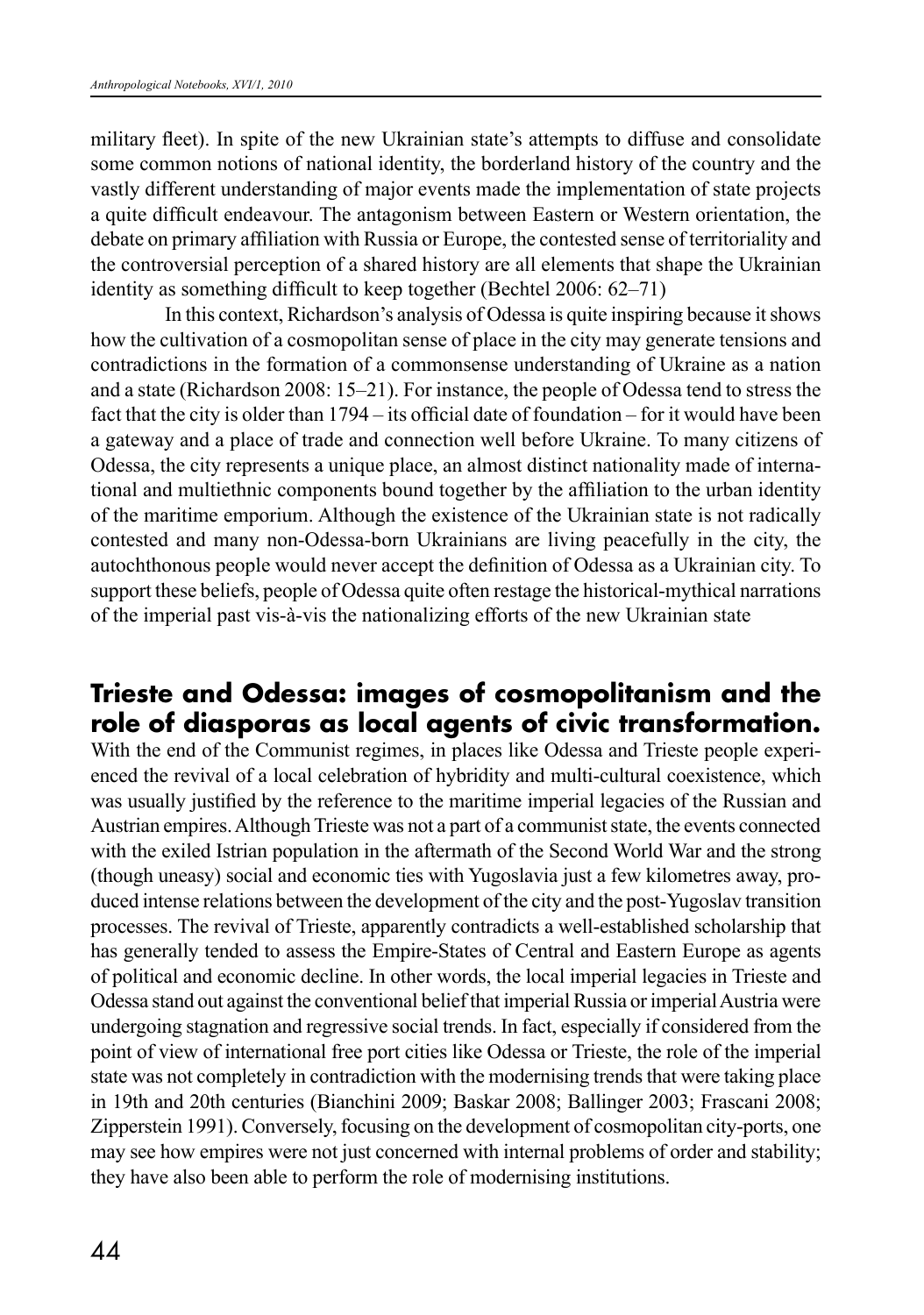In Odessa, the central state authority, especially the empress Catherine the Great, sponsored the immigration of Jewish, Greeks, Armenian commercial diasporas, to acquire the benefits of traders' and bankers' expertise. The more than 100 nationalities populating Odessa in the 19th century were attracted with the promise of economic freedom, social emancipation and urban tolerance; those promises of cosmopolitanism responded to a political project, that is to say to develop and 'civilise' the newly acquired territories around the Black Sea by forging new links between Russia and the rest of the world (Herlihy 1986; King 2002; Karidis 1981). A similar state sponsorship – by another famous empress, Maria Theresa – allowed the transformation of the Habsburg Trieste into a multi-ethnic and multi-religious commercial city. Trieste represented the spirit of the progressive Habsburg mercantilism of Austria as a maritime power and portrayed the newly established political-economic ambitions towards the Adriatic and the Middle East (Good 1984; Dassovich 2003). Therefore, the political investment of absolutist states on places of trade and exchange aimed at turning them into the new centres of a new imperial order that was opening to the global oceanic society (Wallernstein 1979; Schmitt 1954; Braudel 1972). Eventually, the seemingly contradictory practice of creating a hub in a doorway, that is to say to establish a centercentre in a border area, embodied a pre-nation-state enlightened imperial strategy to manage the upcoming ambivalences of modernity. Also, frontier cities such Trieste and Odessa stood out as cosmopolitan trading centres in a world society that was progressively globalising through the establishment of extensive social networks. Thus, while the seductions of the Westphalian order took the upper hand in Central and Eastern Europe, the imperial authorities were searching a balance between the ambivalent and contrasting orientations towards the local, national and international scales (Kofman 2005; Donald, Kofman & Kevin 2009). Fascinatingly, that pursue of balance was focused on the gateways of the Empires: a projection that somehow reproduced a model of technological, economic and political development, which already made of the city of Venice the 'hinge' of Europe in the late medieval and early modern period (McNeill 1974).

The city of Trieste, until the end of the 18th century was a small northern Adriatic coastal town, with a tradition of loyalty to the Austrian Crown dating back to 1392. With a population ranging between 3,000 and 5,000 Italian-speaking inhabitants, Trieste gained the status of a free port in 1719 and after that its population grew enormously. During the 19th century it became a privileged place for the development of a maritime imperial imaginary for its unique role of a principal emporium and main port of the Habsburg Empire (Cattaruzza 1995; Del Bianco 1979, Coons 1982). The Austrian Lloyd, a state-ruled navigation company founded in 1830, regularly connected Trieste with European, Asian, Australian and African ports, although the great majority of its routes were towards the eastern Mediterranean and the Suez Canal. During the reign of Emperor Franz Joseph, a significant part of the Austrian nobility developed an interest and a passion for the Mediterranean Sea and regularly travelled down to the Adriatic coast.

According to a local legend of Trieste, the Empress Elizabeth (the famous 'Sissi') saw the sea for the first time in Trieste and used to spend time near it in the Castle of Miramare. The imperial family and its friends were fond of cruising and sailing, thus Trieste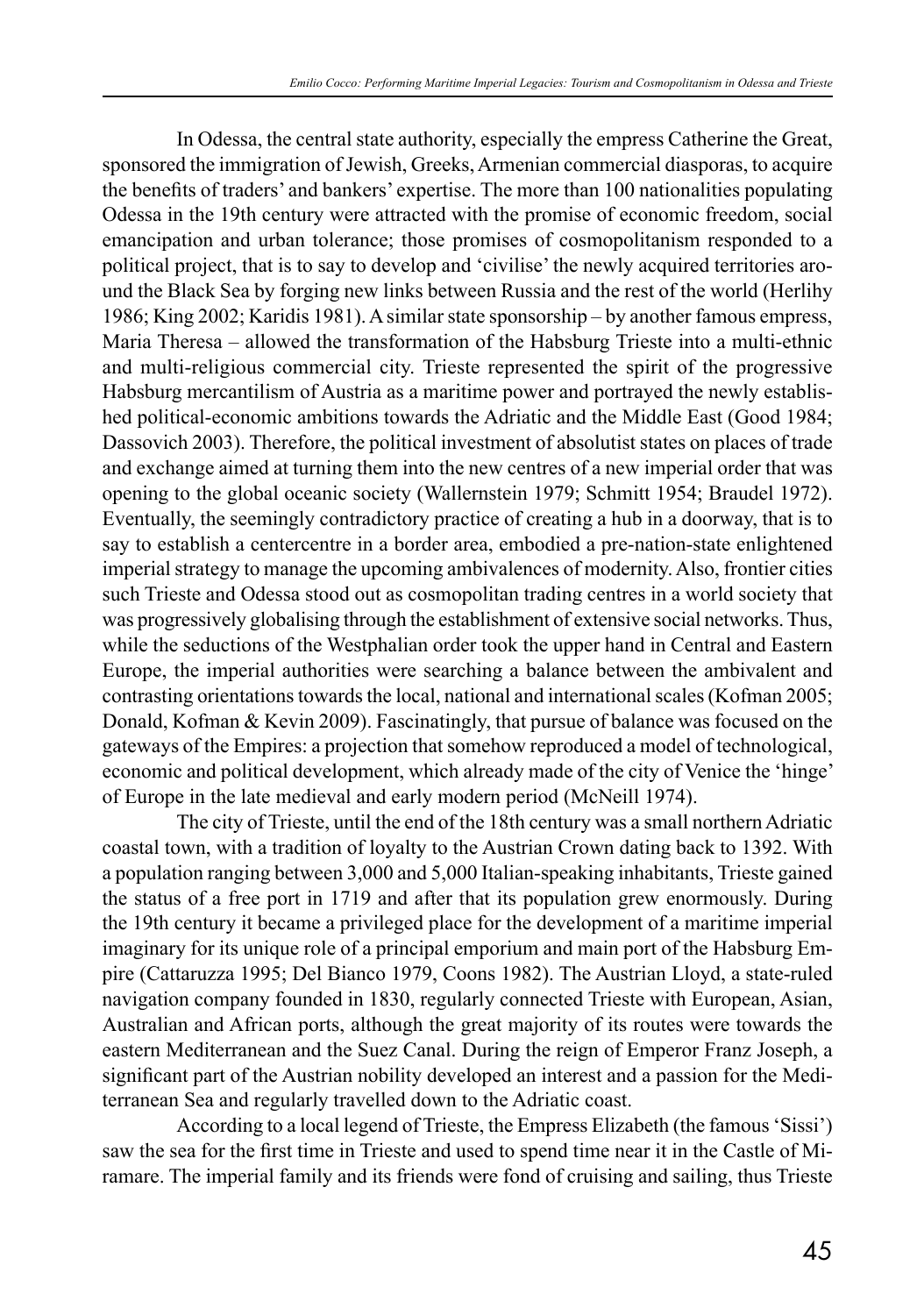became the privileged departure place for all Hapsburg adventures in the Mediterranean Sea and beyond (Giubek 2003; Sirovich 1996).

Although Austria possessed several important maritime outposts, rich in tradition and appointed by new administrative functions (such as the military harbour of Pola/Pula, in Istria), in the city of Trieste the maritime projections often expressed the quite modern cosmopolitan glamour of scientific expeditions, adventures, sporting challenges and colonial seduction (Scotti 1998, 2010). Accordingly, in line with the Habsburg ideology of the super-national mission of the empire, Trieste was officially celebrated as a place of ethnic and cultural hybridity; the city status of free port was associated with images such as the one of the 'bridge', the 'crossroad' and 'the melting pot' (Baskar 2008: 99).

In the case of Odessa, the story is remarkably similar to the one of Trieste. After the wars waged and won against the Ottoman Empire, the newly established Russian control of the northern coast of the Black Sea led to the creation of a new southern province of the Russian empire: New Russia (Novorossija). Such a new frontier region had its centre of gravity in the city of Odessa, the largest modern port-city of the entire Black Sea basin. By the end of the 18th century, Odessa was a portrait of the ideal Russian imperial city: an agent of civilization fuelled by political, cultural and social optimism (King 2002: 179). Like Trieste, which was turned by the Empress Maria Theresa into the free port of the Empire, the city of Odessa was founded on the Black Sea in 1794 by Catherine the Great. At that time, Odessa was just a dusty Tatar settlement named Hadji-Bey, with no more than 2, 000 inhabitants and an uncomfortable small harbour constantly exposed to strong eastern winds. Nevertheless, it was the most relevant fortified town of the north-western coast of the Black Sea and its small Ottoman fortress was gained in 1789 by the Russian forces led by the Spanish born commander José de Ribas, one of the heroes of the Odessa pantheon. Also, Odessa had been chosen for its strategic position, close to the rivers Dnepr, Dniester and Danube, and the proximity to the Russian fleet headquarter in Sebastopol. The name Odessa (in Russian Odesa) refers to the old ancient Greek colony of Odessos and expresses a neoclassic taste, quite popular at end of the 18th century; interestingly, it seems that the substitution of the name Odessus with the female Odessa was the choice of Catherine the Great.

In the period between 1823 and 1845, when the governor general Michail Voroncov ruled, the city was embellished with monuments and cultural institutions. It also obtained the status of 'free-port', with exemption from the payments of custom fees. This last acquisition definitely signed the fate of Odessa, turning an old Ottoman fortified town into a flourishing international cross road, with a heterogeneous and growing population of 78, 000 persons (Herlihy 1986: 120–121). The city was the third largest of the Russian Empire and played the role of a virtual gateway to Russia from the entire Mediterranean world. Somehow, a hundred years after the foundation of Saint Petersburg, the Russian empire again performed its social and political engineering with the creation of a new multi-ethnic and multi-religious free port. A quite rapid population growth for the high number of immigrants coming from Central Europe and the Middle East made Odessa the quintessentially exotic city of Russia: certainly more exotic than Moscow and even more than the 'European' Saint Petersburg.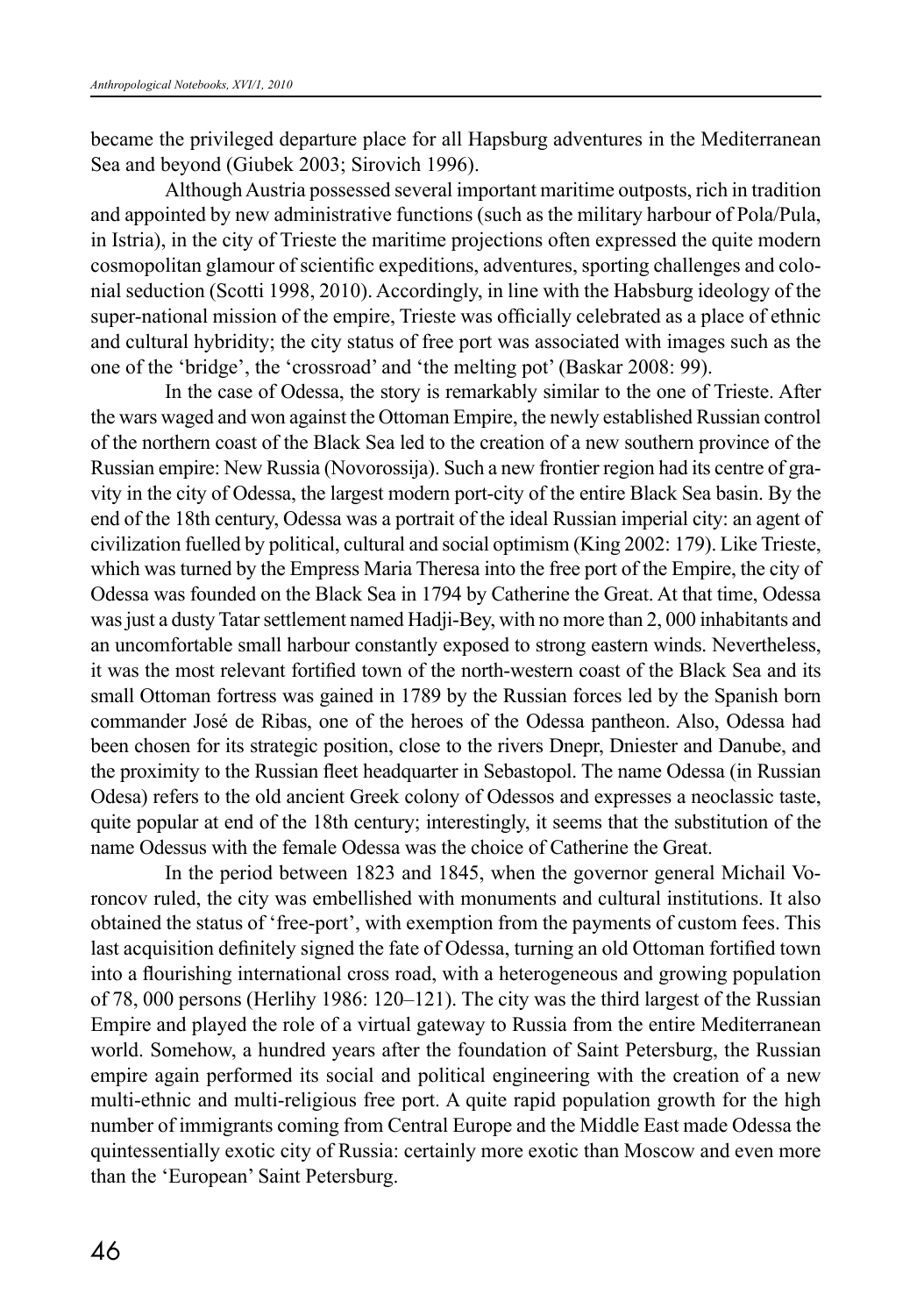In spite of the great number of temporary residents, who only came in town for business and then left, the city population was growing constantly throughout the 19th century from the immigration of German, Greek Armenian and especially Jewish diasporas. In 1823, an English captain harboured in the port of the city commented that: 'apart of the dust of the streets and the impressive numbers of Jews (sic), the impression of the city was a good one' (King 2002: 184).

Diasporas were attracted by the favourable economic conditions but also, and perhaps more importantly, by the prospect of life in an enlightened Christian kingdom that was promoting social tolerance and freedom of commerce. The Jewish community, usually oppressed and limited in its sphere of action, found in Odessa (as in Trieste) the appropriate social and cultural conditions to perform its interlocking role of mediation between the city and the rest of the world. In fact, the city and its immigrant population lived in a state of isolation from the countryside and its Slavic and Kazakh peasants. Diasporas, in this regards, represented intense social networks that circulated ideas and practices; thus, their economic and social performance had the effect of 'binding' together social strata and geographical site that were quite separated and were not necessarily part of the same diasporas. (Bianchini 2009: 6–11). The involvement of diasporas in some specific sectors of trade, administration, finance, and craft eventually strengthened the connections between nobility, traders, peasants and bureaucrats. In other words, their role of mediation enhanced the creation of a functionally connected regional space and at the same time introduced some degree of etherarchy. Certainly, all diasporas developed autonomous cultural subjectivity as they were simultaneously experiencing the interdependence of wide trans-European connections.

Accordingly, Odessa soon acquired names that described its cosmopolitan character and multinational milieu, such as 'the melting pot of Russia'. Until the end of the Russian empire in 1917, the city was deemed one of the few places in Russia – together with Saint Petersburg – where trade, culture and liberal customs could grow (Iljine 2004). The wide range of civil-oriented activities that diasporas promoted both in Odessa and Trieste, like in other multi-ethnic port-cities of the Mediterranean (such as Alexandria or Thessaloniki), made those trans-national communities agents of change and local development. Therefore, the cosmopolitan features of the urban milieu of Odessa and Trieste were a specific cultural phenomenon that characterised commercial diasporas and were strictly connected with the idea of civil progress. In Odessa, resident Greek merchants were often involved in the financial and architectural development of the city and not surprisingly were often asked to do so by the governing bodies (Vasilis 2001). As a result, Jewish and Greek elites were directly investing in real estate of the city, contributing to its urban development and owing many the most beautiful western-style buildings of Odessa. The close relationship between urban growth and the cosmopolitan culture of the commercial diasporas reverberated in the architectural shape of Odessa. Apart from the private buildings, the picturesque character of the city was given by its boulevards, luxury restaurants, bookshops, theatres, opera houses, clubs, banks, hospitals and many other sites and buildings, which aimed at celebrating civil progress. A similar urban growth took place in Trieste, where the financial, banking and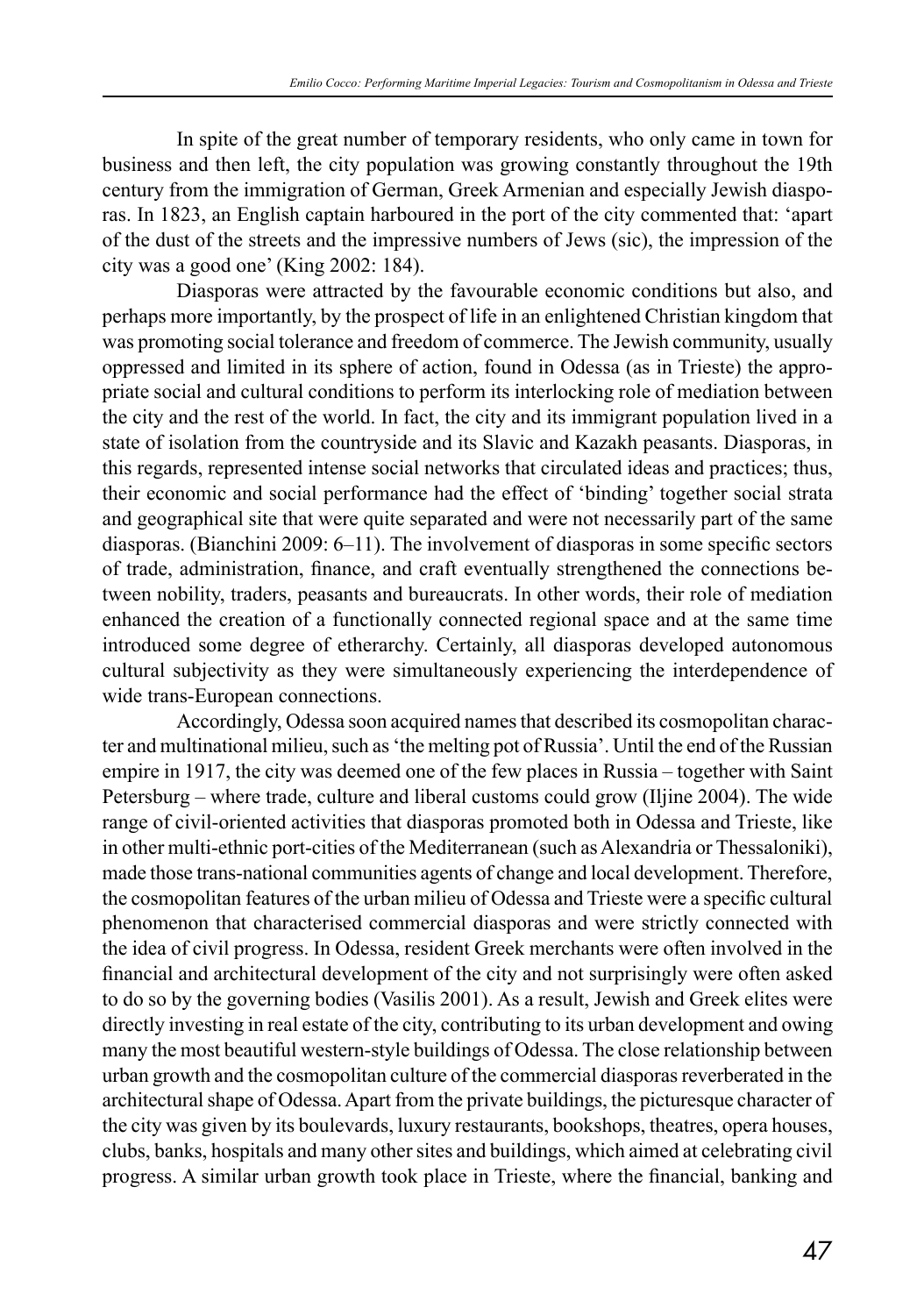trading companies' sumptuous headquarters flourished side-by-side with literary societies and famous mitteleuropean cafés (the port of Trieste became a central gateway for coffee traders). From this standpoint, according to Evridiki Sifneos, cosmopolitanism was both a distinctive cultural worldview and a set of publicly oriented practices that drew inspiration from the Western European Enlightenment (Sifneos, 2005: 97). However, the golden age of cosmopolitanism was the final era of the Empire (end of 19th and beginning of the 20th centuries). Later, the international culture expressed by the commercial elites before the shaping of modern national identities gradually faded away.

#### **Maritime imperial legacies, mythologies of cosmopolitanism and present day tourism challenges.**

By the second half of the 19th century, the expansion of travel and tourism went together with important technological acquisitions in the field of transportation systems. The steamers, railways and better roads allowed not only foreigners but also many citizens of the empire to discover their maritime frontiers for the first time. In Russia, the coastal region of the Black Sea (the Novorossija frontier land) was still a half-domesticated frontier in spite of being administratively integrated into the Empire. However, it was now more accessible to the rest of Russians who could now approach and discover it by travelling, writing and painting. To the artists, writers, poets and educated travellers from the continental cities, the trip to Odessa represented a sort of step into an enlightened hub within a primitive domestic foreign land. There, it was possible to interact with the exotic Turkish, Greek, Jewish and Tatar elements of the mingling maritime culture.

Even in Trieste, the exotic attributes of the city grew stronger with the development of modern means of transportation, which enabled also new forms of labour migration besides travelling. One of the famous examples is the case of the alessandrine (in Slovenian aleksandrinke, 'women of Alexandria'), the Slovenian women who immigrated to Alexandria of Egypt to work as au pair ladies or baby-sitters for the rich merchant families of the African city. The female migration towards Egypt was part of a larger migration trend towards many port-cities of the eastern Mediterranean such as Smyrna, Thessaloniki, Beirut, Tunis, Alger and Cairo. However, Alexandria held a particular attraction for immigrants that moved from all the European Mediterranean countries, including the Austrian and Ottoman empires. The migration movement started after 1869, when the Suez Canal was opened and continued until the end of the Second World War. Immigrant women served both in immigrant European families and in local Arab or Copt families and integrated into a cosmopolitan merchant society that was benefiting from an intense economic development (Baskar 2008: 107–109; Makuc 1993; Tomsic 2002).

However, the case of the alessandrine suggests that the changes in transportation systems, like the developments in shipping and communications played a crucial role in the process of erosion both of the Mediterranean cosmopolitanism and the local autonomy of the cities – a role that may be as important as the rising national antagonism and the sovereign assertiveness of newly established nation states (Purvis 2009).

In fact, the watery connections that linked the port-cities of the Mediterranean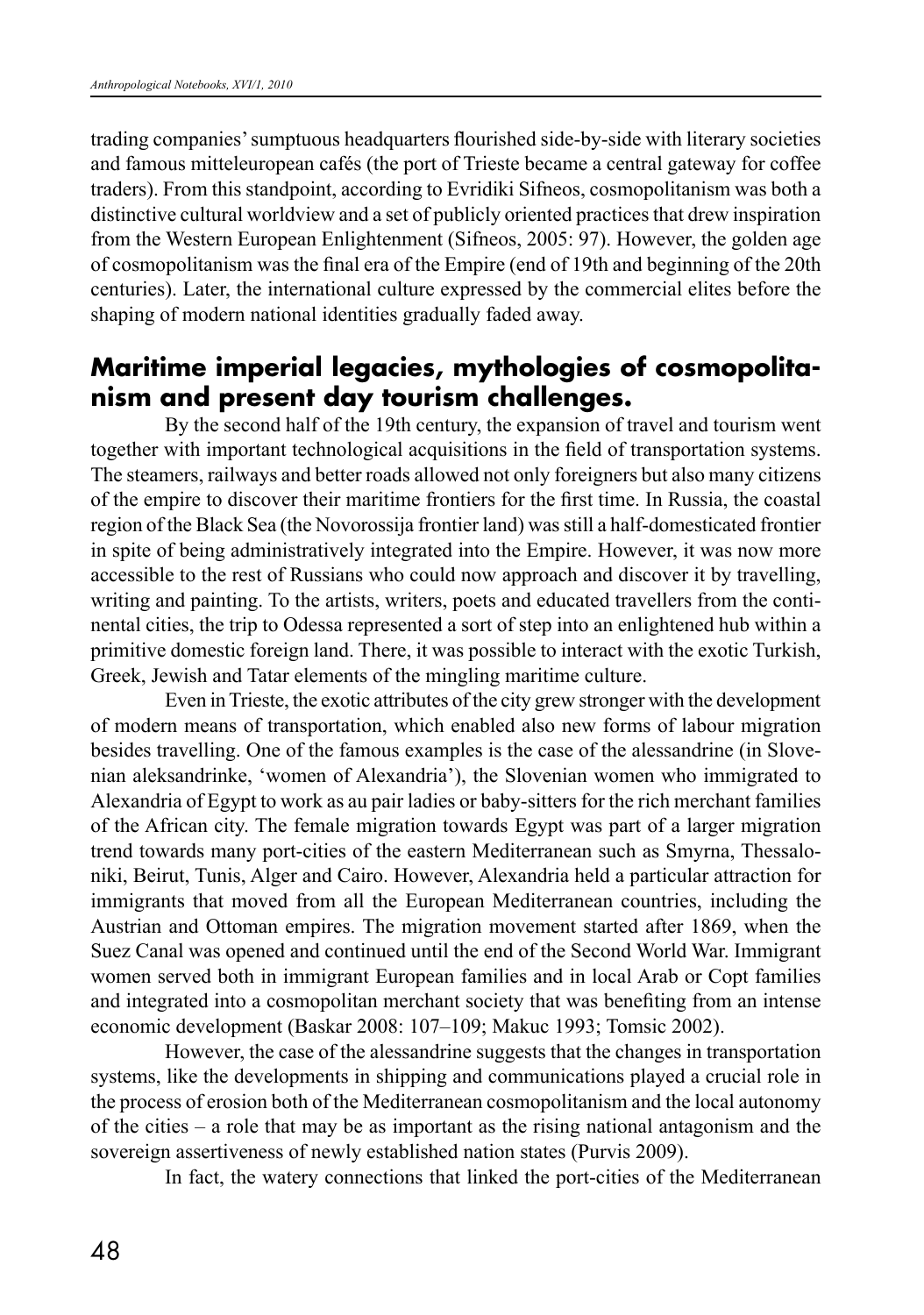were progressively eroded right from the second half of the 19th century, both for the development of long-distance shipping overseas and because of land-oriented technological developments that allowed the constructions of streets, railways and bridges to increase the connections between the coast and the inland. In the meantime, new classifications of people based on race, ethnicity and nation entered in competition with the old maritimebased affiliations. In other words, the identity patterns produced by the traditional maritime connections began to fall outside the evolving juridical and administrative structure of the state. The ethnic-national ones proved to be more compatible with the emerging nation state codes, although they were created within an imperial bureaucratic system. Accordingly, in the Eastern Adriatic these transformations started at the time of the Hapsburg rule, when the old categories of the Venetian administration such as 'Dalmatians' or 'Morlachs' where unable to represent politically, culturally, linguistically and ethnographically the identities evoked by terms like Slavs, Croats or Italians. In this perspective, Pamela Ballinger claims that the Austrian administration started a 'terrestrial conversion' of the cultural identities of the Adriatic people, who consequently began to experience an ethnic differentiation from their neighbours (Ballinger 2008: 30). As a result, the sense of ethnic difference grew together with a sense of spatial perception of isolation and diffidence, which was sometimes expressed by the image of the island surrounded by a hostile sea. Specifically, the 'Slavic ocean' was surrounding the 'language islands' of the Italians of Istria and Dalmatia or the Germans of Bohemia (Judson 1983). Interestingly, the image of the islands, which had a major role in the age of exploration and expansion of the European countries worldwide, was progressively associated to the sense of isolation and segregation (Gillis 2004). However, if the Hapsburg state conversion of old maritime identities went together with the development of stronger ties between the city-ports and the metropolitan centres of the inland, the sense of strong local identity in the port-cities did not fade away. On the contrary, it somehow grew stronger.

Similarly in Russia, the stronger integration of the city of Odessa both within the continental networks of transportations and the central political system did not hinder Odessa residents from maintaining enduring memories of former regimes and imperial pasts. Therefore, those imperial legacies represented a strong tool of social imagination and local resistance to the homogenizing attempts throughout the 20th century. From this standpoint, Tanya Richardson states that 'sense of place'-based identities ('I am from here'), like the one experienced by the citizens of Odessa, are not the product of failing modernisation, rather the effect of modernity (Richardson 2008: 10). The people of Odessa look with proud at their city, its quality of life and specific urban culture that are embedded in the charming architecture of the old imperial free port. It seems they genuinely believe that the imperial legacies allow them to subvert the official nation-state-based imagination, thus making a different Russian-cosmopolitan identity possible. I would add to Richardson's argument that the 'sense of place' not only structures some alternative cosmopolitan identity and a city-based self-perception different from the official national narratives. In fact, that 'sense' does not frame just an 'experience' but may inspire and support forms of 'agency', i.e. entrepreneurial and political strategies.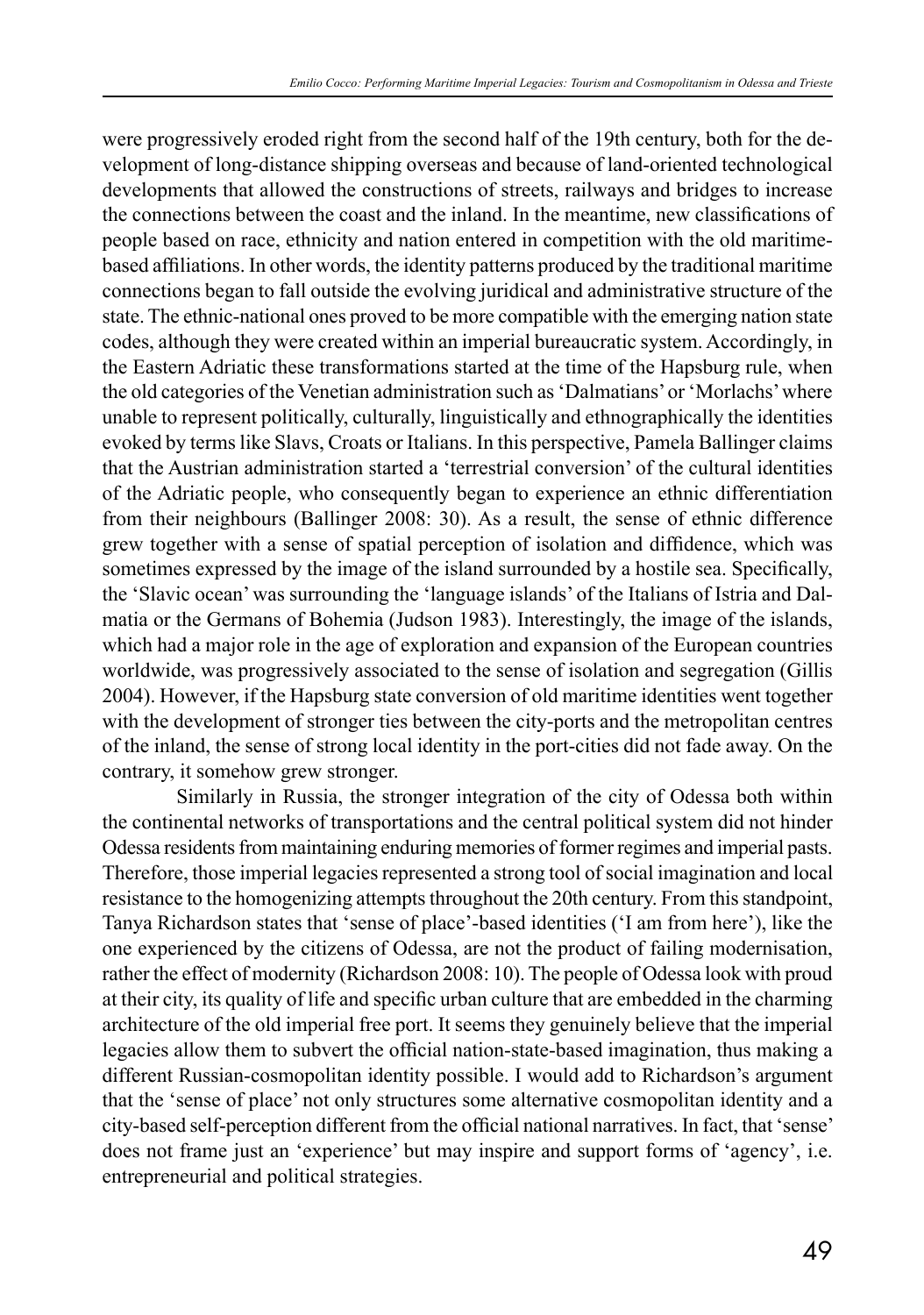In this regard, in the course of my fieldwork I realised that those 'sense of place' identities and their ambivalent references to maritime imperial legacies play a crucial role in the way local elites frame tourism development strategies. Purposely, in spite of their different geopolitical locations and economic standards, both Trieste and Odessa are reshaping their urban identities through tourism policies that are based on the material and symbolic importance of the maritime legacies for the future of the city<sup>3</sup>. My assumptions are based on background research conducted between autumn 2008 and summer 2009, which focused on the analysis of tourism promotional products elaborated at the town, provincial and regional levels, such as leaflets, guides, maps and all other information supports distributed at tourist offices. Also, I carried out an overview of the most popular websites in English, Russian and Italian languages dedicated to tourism in the two cities. Eventually, I made almost 29 half-structured interviews with tourist entrepreneurs and civil servants working on the tourism sector at the town administration and the regional government; interviews included talks with civil servants, consultants, entrepreneurs and members of ethnic and religious minorities in the cities of Odessa and Trieste Moreover, I had similar interviews with tourists moving 'off-shore' (cruisers, sailors, yacht-owners, etc.) in the Adriatic and the Black sea, specifically 42 both in Trieste and Odessa<sup>4</sup>.

Although my fieldwork is still ongoing and the research is in progress, I believe the arguments I have already exposed provide some elements for a stimulating discussion and they should contribute to further investigations along the same path, if only because the data I collected in my background research can be crossed with 'motivation patterns' of the tourists 'beyond the coastline' found at the wider national level (see footnote 1) and help to structure the host-guest relationship. That is to say, the tourists' motivation patterns have been drafted after collecting more than 700 structured surveys (multiple choice) in the Adriatic region. The surveys have been processed by a multivariatent analysis of the data and then elaborated further with a cluster analysis, i.e. with the key-clustering method<sup>5</sup>. Finally, I crossed the major contents extracted by the hosts tourist discourses in Trieste and Odessa with some integrated, multivariatent patterns of behaviours of the 'guests'<sup>6</sup>, that describe the expectations of the terra-nauta type of tourist. Certainly, a similar survey on the tourist motivations should be done in the Black Sea to provide a sounder methodological ground, but I think that some valuable reflections can be already put forward. As a result, the first evidence is that both in Trieste and Odessa post-communism has meant the dismantlement of structured economic activities, changes in the symbolic geographies and transformation of mobility patterns. In this context, tourism has been playing an essential role to support the conversion of pre-1990 urban identities into something new. From this

<sup>3</sup>Additional fieldwork in the city of Odessa has been carried out by two graduate students (Simona Pisarri and Raffaella di Febo) of the University of Teramo, Faculty of Political Science, Cultural Tourism Degree, who spent a semester in Odessa with the support of a scholarship of the Department of International Relations, University of Teramo

<sup>4</sup> Originally the idea was to carry out 50 interviews in Odessa and 50 in Trieste, but that number was not reached. However, significant relations among the answers of the informants have been detected

<sup>5</sup> Statistical Programme for Social Science (SPSS), version 16

<sup>6</sup> For details on the behavioral patterns of the type of tourists I refer to as 'terra-nauta', follow the link at footnote no. 1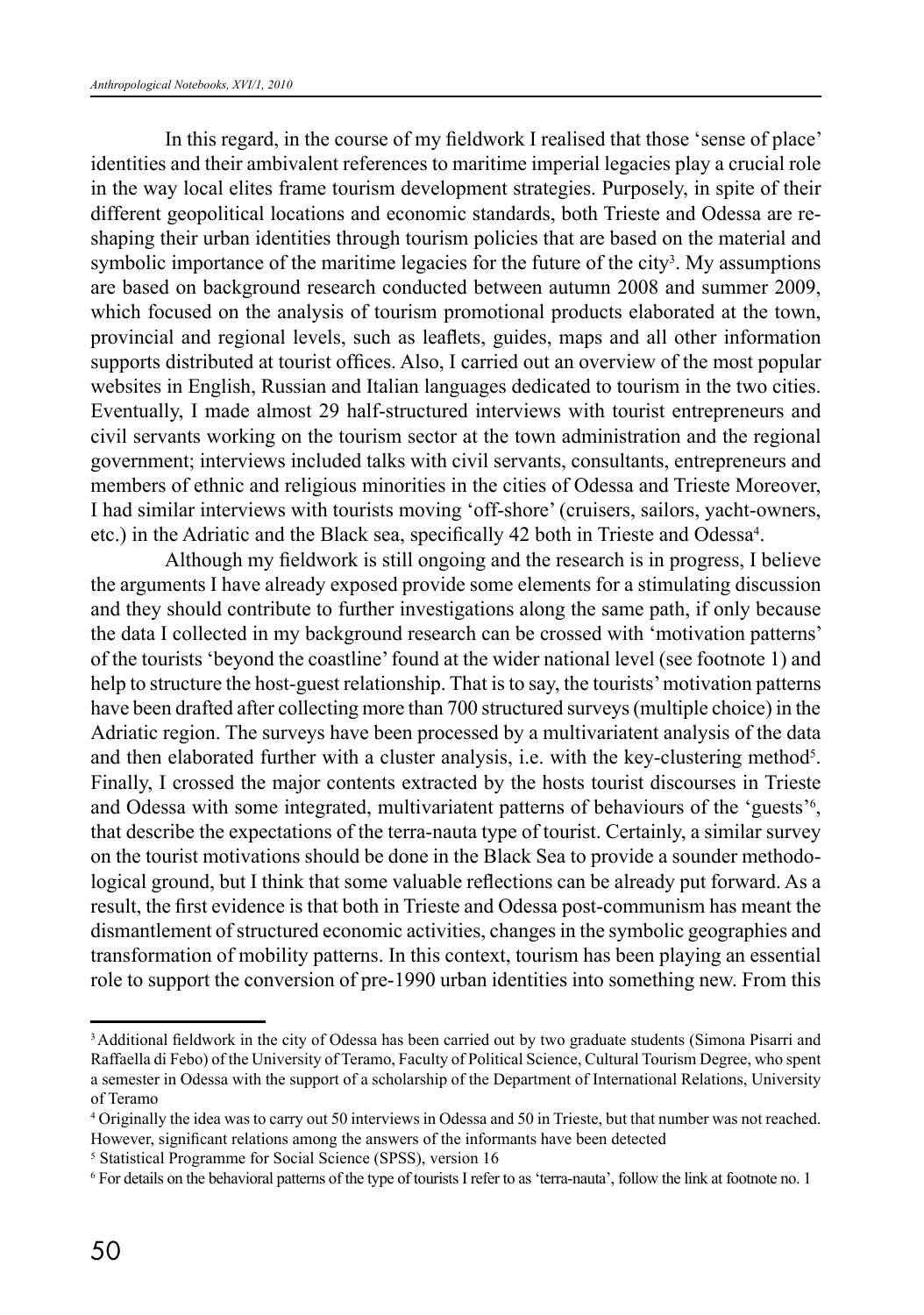standpoint, the present-day city tourism strategies are largely playing upon the narratives developed at the time when the cities were the maritime outposts of the Austrian and the Russian empires.

The most popular tourist name for Odessa is the 'Pearl of the Black Sea', which can be found in almost all of the tourist promotional information. Besides, short descriptions of the city for tourist consumption refer to Odessa as an exotic 'Southern' or 'Mediterranean Russia', a 'kaleidoscope of colours and people' and a 'Western European City'. The merchant and trading soul of Odessa is often usually evoked, for instance quoting the 'thriving enterprises that have left the city with some splendid architecture from the 18th and 19th centuries, and a multifaceted, irrepressible spirit'7 . Tourist guides likes to repeat how Odessa is rich in Western European culture and known throughout the world for its art and culture. According to the section 'About Odessa' of the Odessa internet portal 'Travel-to-Odessa'8 : 'Odessa has always had a spirit of freedom, probably endowed by its ability to accept many different peoples. The city is constantly hosting exhibits, symposia, and conferences. It is the site of consulates and trade missions of many countries and many cultural exchange societies are active in the city'.

Such descriptions recall the famous Pushkin poem Eugene Onegin, when referring to Odessa the poet says: 'There everything reminds of Europe:the colors gay, the air's like syrup;Italian heard throughout the streets,where a proud Slav can a Spaniard meet; Moldovian, French, Albanians, Greeks, forget not sons of the land of Egypt' (Pushkin 2003). Similarly, in an airport magazine ('Welcome to Ukraine', distributed for free in Ukrainian airports), the charms of Odessa are celebrated by quoting a letter sent by the Duke of Richelieu, the famous governor of Odessa to the Emperor Alexander the First: 'Never have I seen in any country so many nationalities almost opposite of manners, languages, clothes, religions and customs on such a little territory.'All of which is to say that the peculiar combination of a rich diversity of cultures and the small size of the territory is what would give to Odessa its vibrant spirit and material wealth.

In the case of Trieste, the official booklet (brochure 'Le terre di Trieste'), printed by the regional tourist office and distributed in the tourist offices of the city, bears an interesting title: 'Trieste. A view over the world'. Such title contains all the most important features of the city, being a truly multi-national micro-cosmos, which would be mostly attractive to tourists. Browsing through the text of the booklet, the reader notices that Trieste is also called 'a borderland' and 'a city with thousands facets'. Interestingly, the multicultural tradition is strongly associated with the maritime character of the city for the sea is both 'central' to the city life and made of 'border waters'. Similarly to Odessa, promoters try to endorse Trieste's nickname 'The pearl of the Gulf' (perhaps 'The pearl of the Adriatic' would have been a little bit too much, considering the competition of Venice and Dubrovnik, among the others). So, within the Triestine tourist imagery, the sea plays a two-fold interlocking function.

<sup>7</sup> See www.odessaguide.com, accessed 14 November 2009

<sup>8</sup> See www.travel-to-odessa.com, accessed 12 December 2009; see also 'Odessa Ukraine, My City'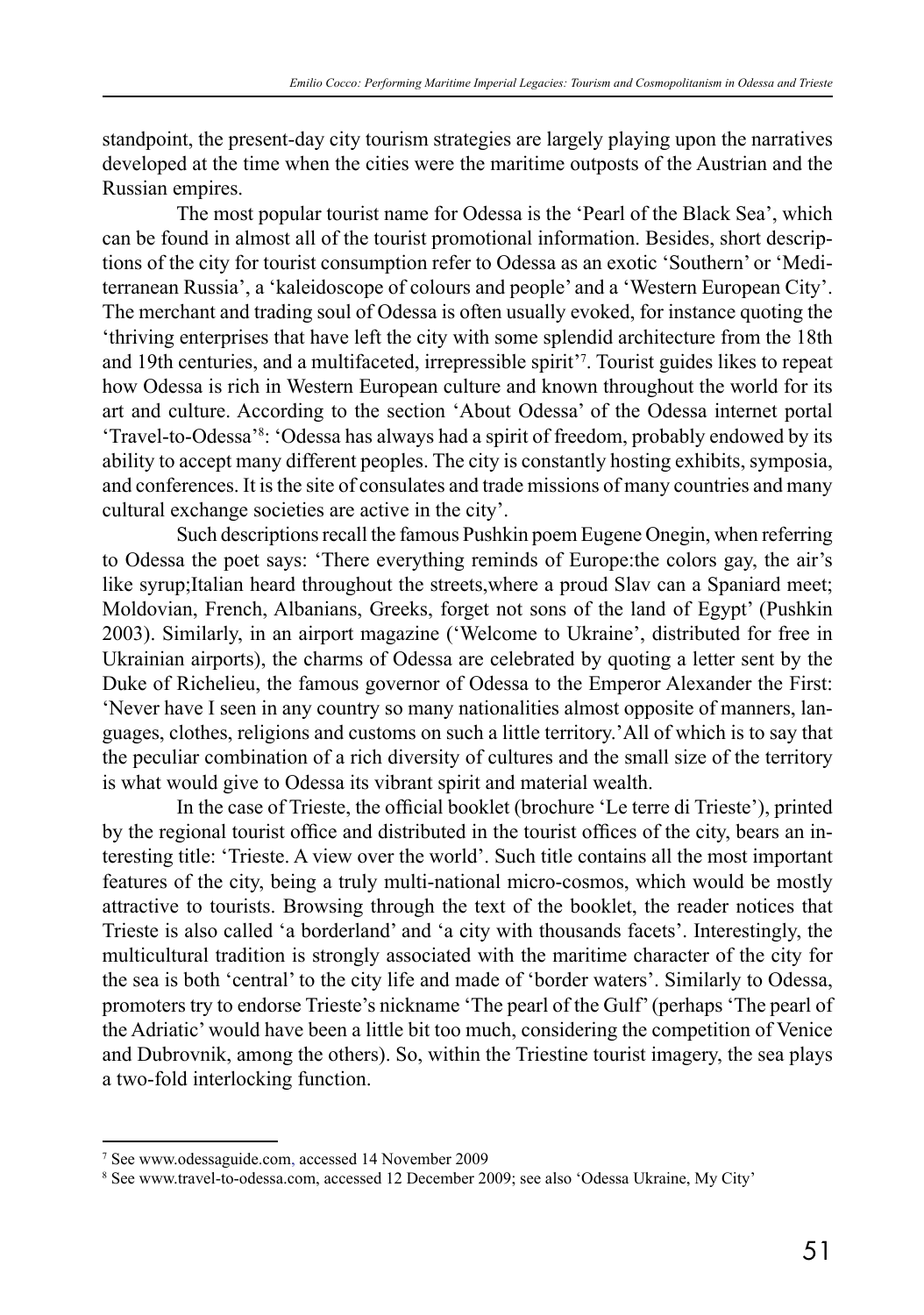The sea has been a permeable border that enabled a mix of religion, architecture, culture and gastronomy. Especially from the point of view of religious identities, both the printed data I went through and the interviews I had confirmed that the city tourist promotional strategy aims to celebrate the historical presence of the merchant maritime communities as a crucially strong point. The religion of Trieste is officially described as 'the cult of the cults' as the city 'gave hospitality' through the centuries to the Orthodox, the Jews, the Lutherans and the Elvetics (see the section religion at www.turismofvg.it).

Although the city is a truly crossroad of people, nations, languages and traditions, Trieste would provide a truly central standpoint for the 'literary atmosphere and mercantile spirit' that would permeate a specific cosmopolitan urban outlook: a 'blue Mitteleuropa'<sup>9</sup>, blue like the colour of the sea. In other words, thanks to its maritime history, Trieste could nowadays host museums, archives, theatres, cafés and charming palazzi that make the streets of the city brulicanti di vita (see also Bergamini 1999)

However, quite often the local strategies of tourism development seem to explicitly forget that the material conditions and the cultural frames have completely changed since then. In doing so, post-fordist tourism does not really take off and the process of staged authenticity is trapped in the ambivalences of unsolved ethnic, social and economic problems. In Odessa, despite the local authorities' efforts to promote the cosmopolitan image of the exotic though 'European' maritime city, the public sector appears almost powerless10. Virtually all tourism activities are in private hands, while public authorities do not even run tourist information desks. Contemporary private entrepreneurship is not necessarily interested in acting for civic progress in the way the commercial diasporas of the 19th century were. Therefore, according to most of the local experts and public functionaries, the state had to sell most of the historical tourist resorts and prestigious buildings for financial reasons. However, the new private owners in most cases are not particularly eager to preserve or gentrify the places they buy. Nor do they seem concerned by the need to develop an international tourist attractiveness that would revive the cosmopolitan heritage of the city<sup>11</sup>. Conversely, since 1995–1996 clubs and pubs for young, and mostly Ukrainian, people are multiplying along the urban beach of Arcadia. From 2009, entry into one of the almost 30 beaches of Odessa is now free, by decree of the mayor of the city. However, international tourists do not head to the beaches very much, since they

<sup>9</sup> In the website www.triestecultura.it (accessed 12 January 2010) the city is presented as a place where Mitteleuropa is painted with blue: 'Here you can breathe a special air. Here, at the most Eastern edge of the upper Adriatic. Here, in the blue Central European town, where great writers like James Joyce, Italo Svevo and Umberto Saba found inspiration. Trieste, the city that embrice the sea or, to put it better, that hosts the sea as a permanent guest. To begin with Piazza Unità, among the largest and charming squares on the seaside'. Interestingly, in spite of the cosmopolitan and international ambitions, both the geography of the city (most Eastern edge of the upper Adriatic) and the mentioned literary pantheon (Joyce, Svevo, Saba) are designed from an Italian perspective. How eastern is Trieste compared to other Upper Adriatic destinations in Slovenia and Croatia? And what about others writers like the Triestine Slovene writers like Srečko Kosovel or Boris Pahor?

<sup>10</sup> Serghei Geor, Reginal Government of Odessa, Department of Culture and Tourism. Interviewed by Raffaella Di Febo, 27 May 2009

<sup>11</sup> Nadia Ieksarova, State Academy for Architecture and Construction of Odessa. Interviewed by Simona Pisarri. 21 April 2009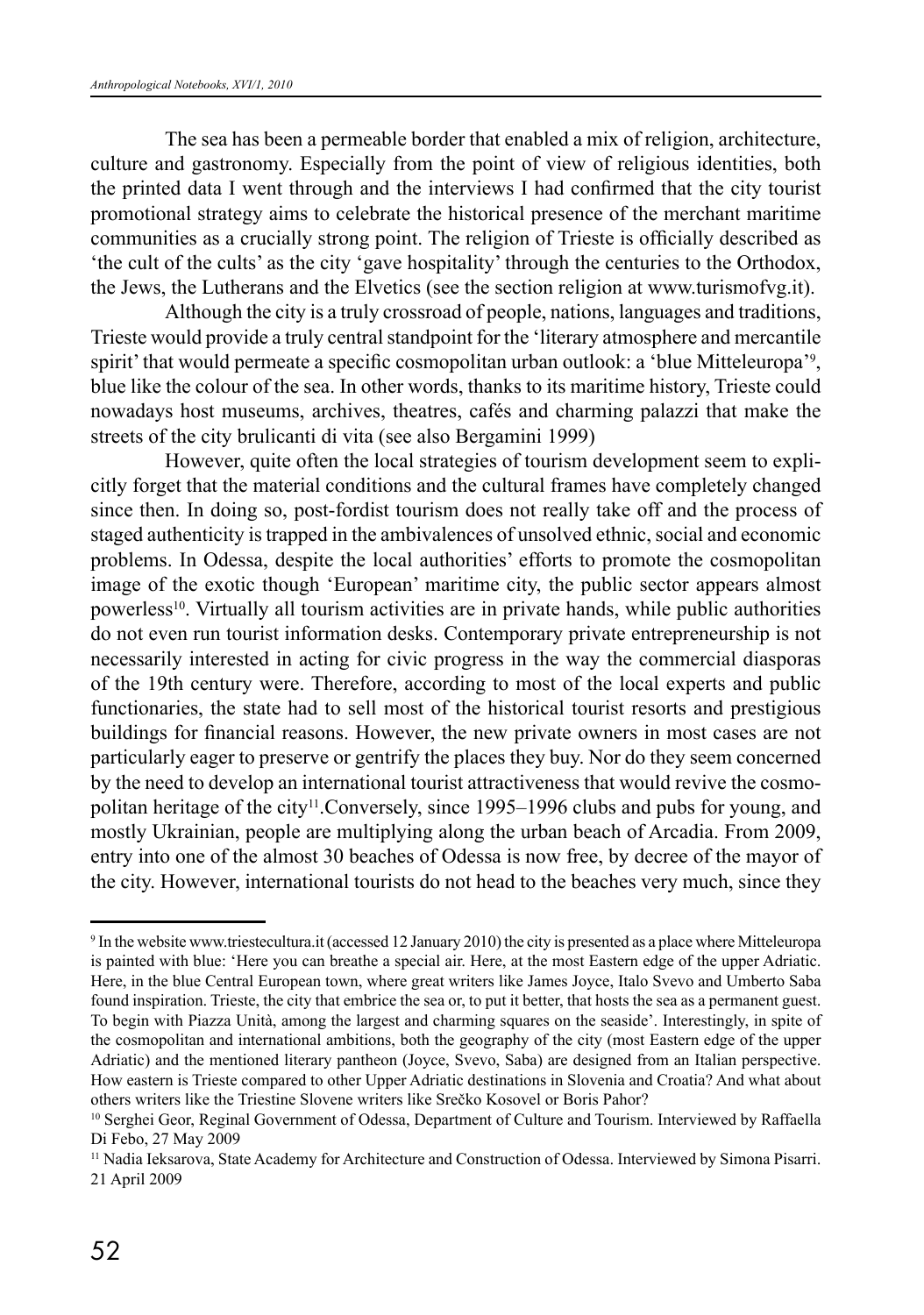stop in Odessa when they are cruising in the Black Sea. About 133, 000 tourists disembarked at the port of Odessa in 2008, especially from luxury cruising ship, even though the great part of these tourists usually spend only one to two days for an excursion in town. Moreover, in spite of the cosmopolitan ambition of the city, walking around the city, a tourist gaze would catch predominantly a wide offer of ethnic Ukrainian souvenirs, food and market products12.In Trieste, the situation is somehow different, first of all because the city did not undergo the strain of post-communist transition and benefits from a healthier economy. However, considering that the collapse of the communist systems and the enlargement of the European Union should have pushed Trieste at the 'centre of the New Europe', as local newspapers and literature like to repeat, the results are still far below the expectations. The famous Trieste-born "Generali" insurance company has recently migrated to Venice and the harbour passenger terminal of the city is suffering the competition of nearby Koper and Rijeka. Also, a few years ago the city administration applied to candidate Trieste as site of the 2008 Expo (World Exposition) proposing the quintessentially cosmopolitan slogan: 'Mobility of Knowledge'. The Expo should have attracted capitals and financing to enable a thoughtful restoration of the abandoned old Austrian port infrastructures (Porto Vecchio). However, the application was rejected by the international evaluation committee, and the general opinion I gathered after speaking both with entrepreneurs and local functionaries of the public sector is that the main reason for failing was the enduring inability of the local ruling class to cooperate. In this somehow sad context of self-commiseration, tourism is usually hailed as the way to change the future of the city by calling back the rich imperial tradition of the cosmopolitan Hapsburg free-port. However, despite the intense reminiscences none of the major city projects with some impact on tourism, such as the 'Sea Park', the restoration of the city beach of Barcola and the development of the waterfront have been concretely realised. What most of the tourists experience when they are disembarked at the city port from one of the mega-cruisers of the Costa or MSC companies is barely comparable with the busy atmosphere of the old free port. Most of the tourists I had the opportunity to interview, although charmed by the city's evocative architecture, are puzzled by what to them seem to be an 'empty city', a 'melancholy resort for elders' or 'a site cut-off from the rest of Italy'. In addition, cruisers moving along the shores of the Mediterranean usually stop in Trieste on Monday, when basically all shops are closed and tourists find it difficult even to drink a coffee in a bar. I personally believe that this last fact tells a lot about the inability of the local ruling class to perform anything like an efficient tourist strategy. As said at the beginning, the cosmopolitanism expressed by places like Trieste and Odessa is awakened in the postcommunist period. However, it is for an 'imperial nostalgia' for a better cosmopolitan world that is inexorably lost, and that was initially elaborated at the end of the 19th century, when the empires where still alive (Ara, Magris 1982). Nevertheless, the imperial nostalgia of Trieste and Odessa intensively revived in the transition period that was opened up by the end of a 'former world' of the communist period. I think the persistence of such nostalgia depends on the fact that any definitive inclusion of Central-Eastern Europe into the new Western-European realm is constantly postponed. Accordingly, to Pamela Ballinger, the imperial nostalgia in the city

<sup>12</sup> Tatyana Stamikova, Tourist Agency "Primexpress", interviewed by Raffaella Di Febo, 12 May 2009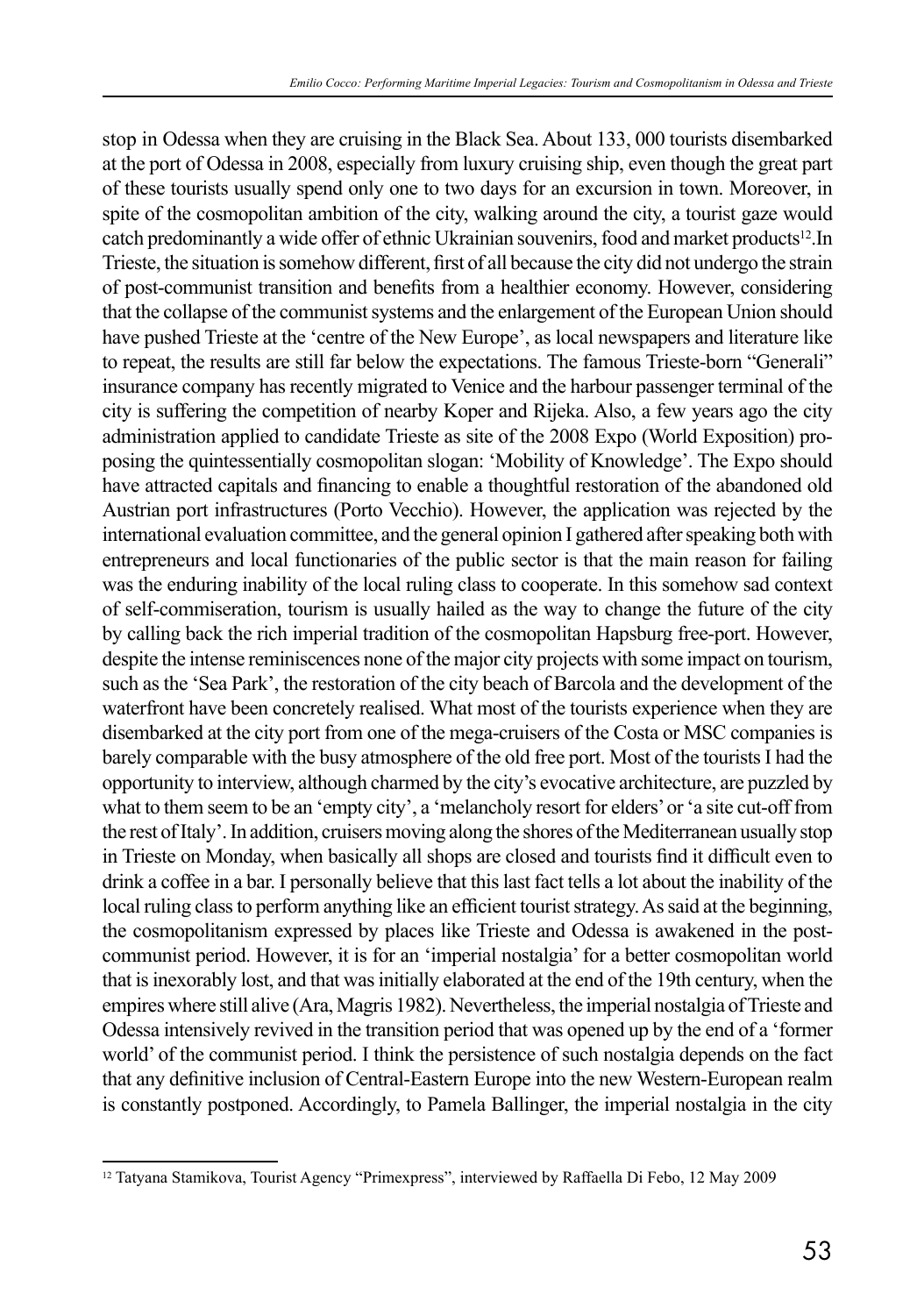of Trieste evokes the romantic reminiscence of a political experiment of religious and ethnic diversity, which was nonetheless sponsored by an absolutist state (Ballinger 2003: 84–85, 90, 94). Therefore, the memories of the cosmopolitan Trieste, of its bourgeois and hybrid customs, and the subsequent decline into a melancholic provincial town, would probably resonate with contemporary concerns. In Ballinger's opinion, the celebration of cultural hybridity and civic progress would exorcise the political and cultural preoccupations of the Western public opinions with the issues of identity, tolerance and the challenges to the nation state.

In principle, I quite agree with Ballinger's thesis, but I would add that those concerns are not just part of some local literary self-portrait but they can support some relevant performances of public and private actors, which have an impact on the ongoing urban identity-making process. Specifically, I suppose that the extensive and passionate discussion around tourism and the role of tourism for urban development is a part of those contemporary concerns. In particular, the citizens of Trieste and Odessa may possibly live the illusion of a progressive, civic oriented and dazzling multiethnic city by staging their maritime imperial legacies for tourism purposes.

Nonetheless, it should not be forgotten that the cosmopolitan and hybrid nature of the free port of Trieste was designed by an imperial administration and found its raison d'être in the commercial and political ambition of an absolutist state (Dubin 1999: 4). Similarly, in Odessa the municipal authorities were given exceptional power and freedom to realise an autonomous urban development (Richardson 2008: 21). The free port status allowed Odessa to have financial and commercial ties so strong with foreign markets that the city was virtually cut off from the remainder of Russia and even Novorossija. Odessa territory was basically a 'state within a state' and the municipality had its main relationships with the European and Asiatic ports of the Mediterranean. Therefore, although the city saw a radical drop of the European population and the growth of the Russian one after the construction of the railway, the people of Odessa developed an even stronger Western and European identity.

In conclusion, I think that the revived cosmopolitan identities of Trieste and Odessa rely upon a somewhat mythical interpretation of social relationships at the time of their respective empires, which is experienced in an age when both empires and the powerful state-sponsored municipal autonomies have disappeared from the European map. Nonetheless, the cosmopolitan maritime legacies represent an important differentiating factor that could be exploited in the tourism market. However, in many ways, both Trieste and Odessa have been progressively marginalised in the regional and global economies. Thus, longing for a more international and cosmopolitan past does not necessarily produce good tourism strategies. In fact, imperial nostalgia may lead to mistaking the nature of state sponsored imperial cosmopolitanism and misunderstanding the present reality of ethnic and national relations in the cities. In other words, although maritime imperial legacies may act as factors of attraction for new types of tourists, tourism strategies should take into account the technological, political and cultural changes undergone by the cities since the time of the empires. In particular, entrepreneurs and politicians dealing with tourism development will face the peripheral and marginal conditions of Trieste and Odessa within the contemporary geography of the political and economic power.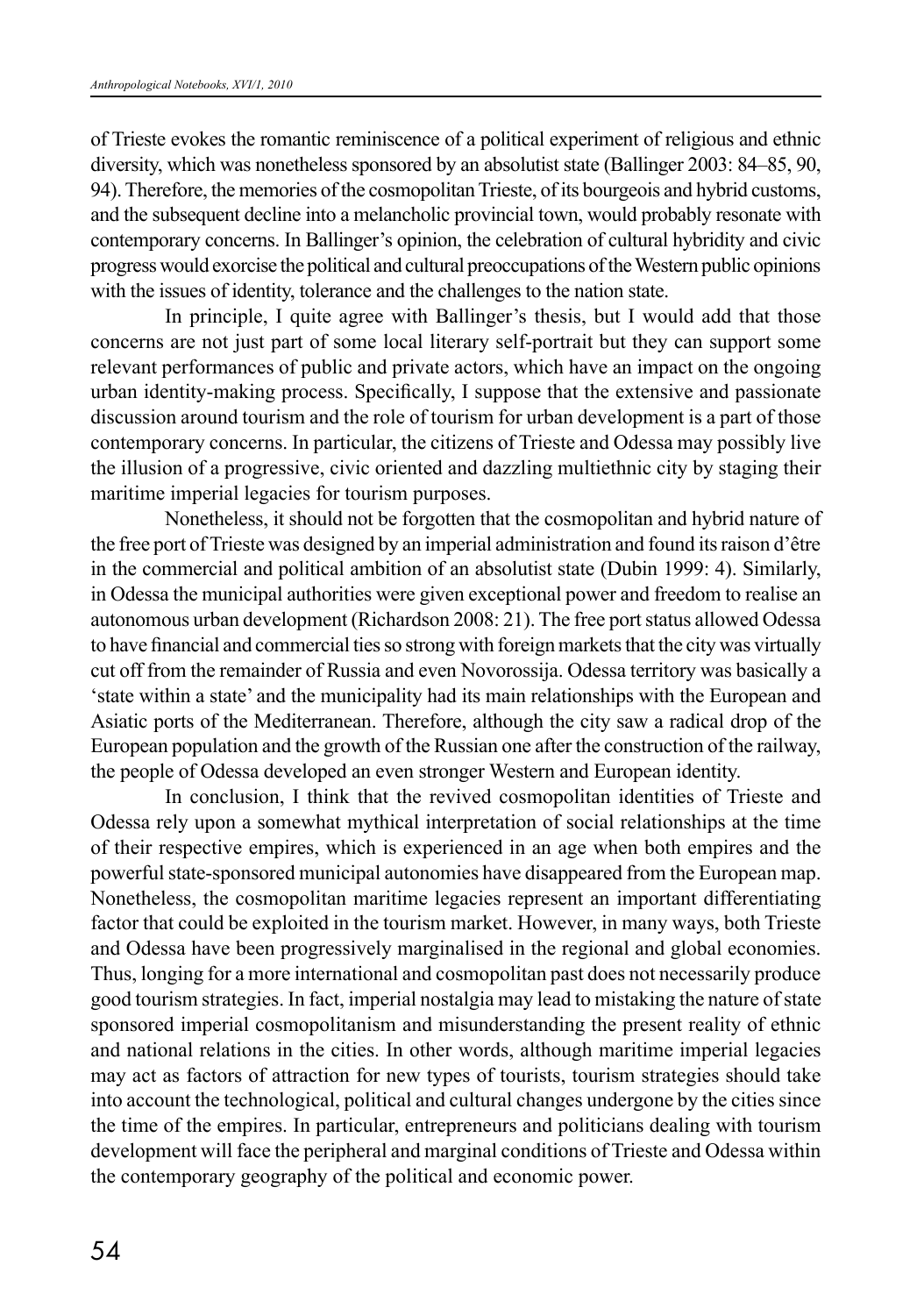#### **References**

- Agarwal, Sheena. 1997. The Resort Cycle and Seaside Tourism: An Assessment of its Applicability and Validity. *Tourism Management* 18: 65–73.
- Apollonio, Almerigo. 2002. *L'Istria veneta.* Gorizia: Libreria editrice goriziana.
- Ara, Angelo, Magris, Claudio. 1982. Trieste. *Un'identità di frontiera.* Torino: Einaudi.
- Ashbrook, John. 2006. Locking Horns in the Istrian Political Arena: Politicized Identity, the Istrian Democratic Assembly, and the Croatian Democratic Alliance. *East European Politics and Societies* 4 (20): 622–658.
- Badie, Bertrand. 1997. *La Fin Des Territoires. Essai Sur Le Désordre International Et Sur l'utilité Sociale Du Respect.* Paris: Fayard.
- Bakic-Hayden, Milica & Robert Bakic-Hayden. 1992. Orientalist variations on the theme 'Balkans': symbolic geography in recent Yugoslav cultural politics. *Slavic Review* 1 (51): 1–15.
- Ballinger, Pamela. 2002. History in Exile: Memory and Identity at the Borders of the Balkans. Princeton NJ: Princeton University Press.
- Ballinger, Pamela. 2003. Imperial nostalgia: mythologizing Habsburg Trieste. *Journal of Modern Italian Studies*  1(8): 84–101.
- Ballinger, Pamela. 2008. La frantumazione dello spazio adriatico. In: Emilio Cocco & Everardo Minardi (eds.), *Immaginare l'Adriatico. Contributi alla riscoperta sociale di uno spazio di frontiera.* Milano: Franco Angeli, pp. 27–44.
- Baskar, Bojan. 2002. *Dvoumni Mediteran: študije o regionalnem prekrivanju na vzhodnojadranskem območju*  [Ambigous Mediterranian: studies of regional overlapping in the east Adriatic region]. Koper: Zgodovinsko društvo za južno Primorsko.
- Baskar, Bojan. 2008. Raccontare il mare. La ridefinizione delle identità nazionali nell'Adriatico nord-orientale. In: Emilio Cocco & Everardo Minardi (eds.), *Immaginare l'Adriatico. Contributi alla riscoperta sociale di uno spazio di frontiera.* Milano: Franco Angeli, pp. 97–111.
- Bechtel, Delphine. 2006. Lemberg/Lwow/Lvov/Lviv: Identities of a 'City of Uncertain Boundaries'. *Diogenes*  53: 62–71.
- Bergamini, Giuseppe. 1999. *Guida artistica del Friuli Venezia-Giulia.* Cividale: Proloco del FVG.
- Bianchini, Stefano. 2009. *Le sfide della modernità. Idee, politiche e percorsi dell'Europa orientale nel XIX e XX secolo.* Soveria Mannelli: Rubettino Editore.
- Braudel, Fernand. 1972. *The Mediterranean and the Mediterranean World in the Age of Philip II.* New York: Harper Perennial.
- Cocco, Emilio. 2007. *Mimetismo di forntiera. Nazionalità e cittadinanza in Istria.* Gorizia: Quaderni di Futuribili.
- Cocco, Emilio. 2008. Terra nauta. In : Roberto Lavarini & Lento Viaggiar (eds.), *Andare adagio alla scoperta di luoghi e persone.* Milano: Hoepli, pp. 251–270.
- Cohen, Erik. 1979. A Phenomenology of Tourist Experiences. *Sociology* 13 (2): 179–201.
- Coleman, Simon & Mike Crang. 2002. Grounded Tourists, Travelling Theory. In: Simon Coleman & Mike Crang, (eds.), *Tourism: Between Place and Performance.* NewYork: Berghahn, pp. 1–17.
- Coons, Ronald E. 1979. *I primi anni del Lloyd Austriaco. Politica di governo di Vienna ed iniziative imprenditoriali a Trieste (1836–1848).* Udine: Del Bianco Editore.
- Crouch, David 1999. Encounters in Leisure/Tourism. In: David Crouch (ed.), *Leisure/Tourism Geographies: Practices and Geographical Knowledge.* New York: Berghahn, pp. 207–218.
- Dasovich, Mario. 2003. *L'Impero e il Golfo. Una ricerca bibliografica sulla politica degli Asburgo verso le provincie meridionali dell'impero negli anni 1717–1814 (vol 1) 1815–1866 (vol 2).* Udine: Del Bianco Editore.
- Del Bianco, Umberto. 1982. *Il Lloyd Austriaco e la marina postale dell'Austria e dell'Ungheria. La rete austriaca nel Levante ed il ruolo della Società Triestina.* Udine: Del Bianco Editore.
- Donald, Stephanie H., Eleonore Kofman & Catherine Kevin. 2009. Branding Cities: *Cosmopolitanism, Parochialism and Social Change.* New York: Routledge.
- Driessen, Henk. 2005. Mediterranean port cities: Cosmopolitanism reconsidered. *History and Anthropology*  1(16): 129–141.
- Dubin, Lois C. 1999. *The Port Jews of Habsburg Trieste: Absolutist Politics and Enlightenment Culture.* Stanford: Stanford University Press.
- Frascani, Paolo. 2008. *Il mare. Un paese marinaro dall'immaginario rurale.* Bologna: Il Mulino.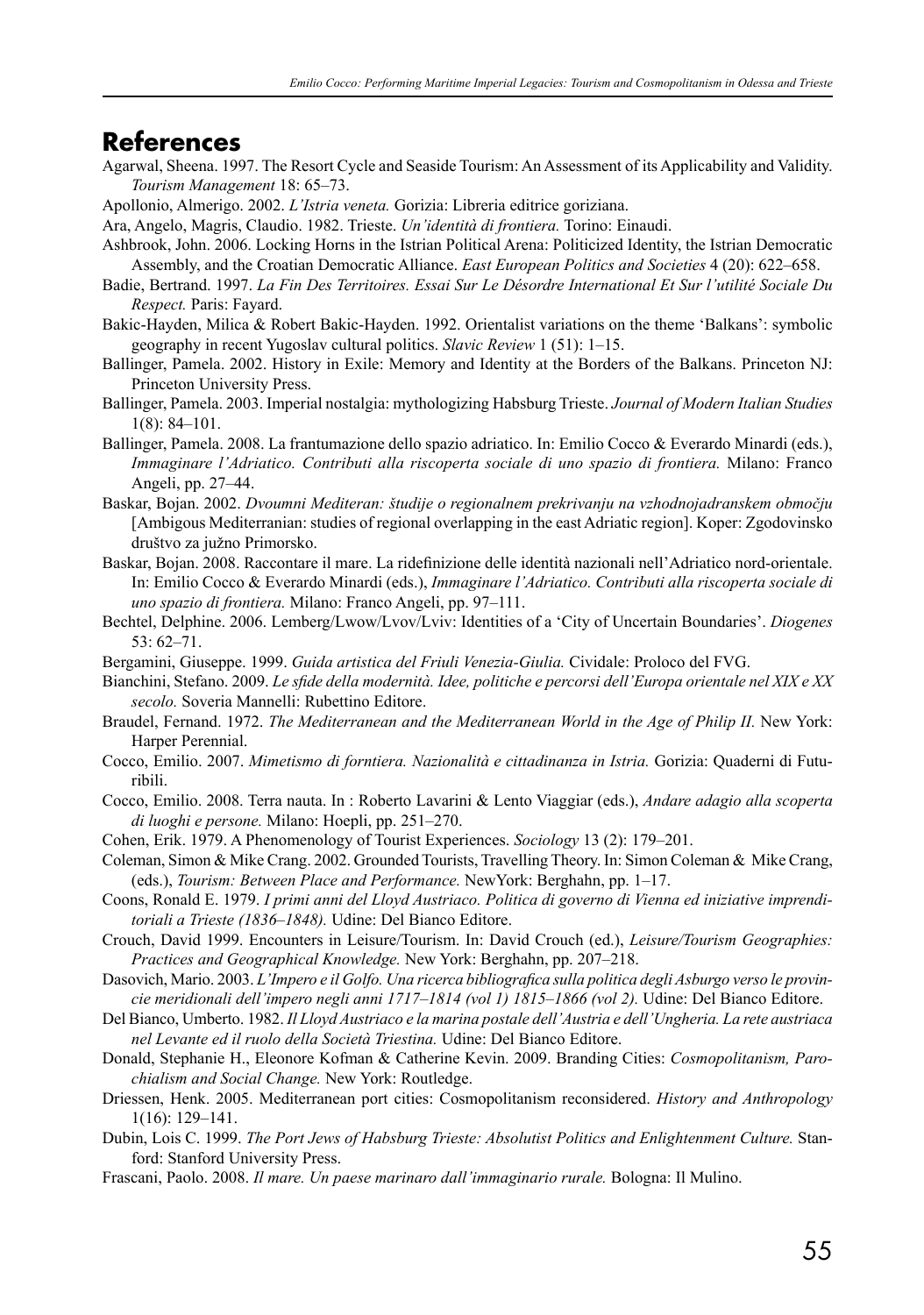- Gale, Tim & David Botterill. 2005. A Realist Agenda for Tourist Studies, or Why Destination Areas Really Rise and Fall in Popularity. *Tourist Studies* 5: 151–174
- Gillis, John R. 2004. *Islands of the Mind.* New York: Pallgrave MacMillan.
- Giubek, Marini. 2003. *Sei marinai dell'Adriatico.* Trieste: Lint.
- Good, David F. 1984. *The Economic Rise of the Habsburg Empire, 1750–1914.* Berkley: University of California Press.
- Graml, Gundolf. 2004. (Re)mapping the nation: Sound of Music tourism and National identity in Austria, ca 2000 CE. *Tourist Studies* 4 (1): 137–159.
- Herlihy, Patricia. 1986. *Odessa: A History, 1794–1914.* Cambridge MA: Harvard University Press.
- Iljine, Nicolas V. 2004. *Odessa Memories.* Washington: University of Washington Press.
- Ivetic, Egidio. 2000. *Oltremare. L'Istria nell'ultimo dominio veneto.* Padova: Istituto veneto di scienze.
- Johler, Reinhard. 1999. A Local Construction or: What Have the Alps to do with a Global Reading of the Mediterranean. *Narodna Umjetnost* 1 (36): 87–102.
- Judson, Peter. Frontiers, Islands, Forests, Stones: Mapping the Geography of German Identity in the Habsburg Monarchy, 1848–1900. In: Patricia Yaeger (ed.), *The Geography of Identity.* Ann Arbor: The University of Michigan Press.
- Kardasis, Vasilis A. 2001. *Diaspora merchants in the Black Sea: the Greeks in southern Russia, 1775–1861.*  Lanham MD: Lexington Books
- Karidis, Vyron. 1981. A Greek merchant paroika: Odessa 1774–1829. In: Richard Clogg (ed.), *Balkan Society in the Age of Greek Independence.* London: MacMillan, pp. 111–136.
- King, Charles. 2002. *The Black Sea A History.* Oxford: Oxford University Press
- Kofman, Eleonore. 2005. Figures of the cosmopolitan Privileged nationals and National outsiders. *Innovations*  (1) 18: 83–97.
- Leontidou, Lila. 1990. *The Mediterranean City in Transition: Social Change and Urban Development*. Cambridge: Cambridge University Press.
- Luhmann, Niklas. De Giorgi, Raffaele. 1994. *Teoria della società.* Milano: Franco Angeli.
- MacCannell, Dean. 1999. *The Tourist: A New Theory of the Leisure Class.* Berkley: University of California Press.
- Makuc, Dorica. 1993. *Aleksandrinke.* Gorizia: Goriška Mohorjeva Družba.
- Matvejević, Predrag. 1987. *Breviario mediterraneo.* Milano: Hefti.
- McNeill, William H. 1974. *Venice. The Hinge of Europe, 1081–1797.* Chicago and London: University of Chicago Press.
- Mucci, Tina & Anna Chiarini. 1999. *A chi appartiene l'Adriatico?* Imola: La Mandragola editrice.
- Pushkin, Alexander. 2003. *Eugene Ogenin.* London: Penguin Classics.
- Purvis, Martin. 2009. Between late-lasting empire and late-developing nation-state: a Triestine perspective on city-state relations. *Social & Cultural Geography* 3 (10): 299–317.
- Richardson, Tanya. 2008. *Kaleidoscopic Odessa. History and Place in Contemporary Ukraine.* Toronto: University of Toronto Press.
- Schmitt, Carl. 1954. *Land und Meer. Eine Weltgeschichtliche Betrachtung.* Stuttgart: Klet-Cotta.
- Scotti Giacomo. 1998. *Vele di Ventura.* Trieste: Lint.
- Scotti, Giacomo. 2010. *Lupi di mare sotto le vele. Dall'Adriatico sui mari del mondo.* Trieste: Lint.
- Sedmak, Gorazd. Mihalič, Tanja. 2008. Authenticity in Mature Seaside Resorts. *Annals of Tourism Research* 4 (35): 1007–1031.
- Sifneos, Evridiki. 2005. "Cosmopolitanism" as a feature of the Greek commercial diaspora. History and Anthropology 1 (16): 97–111.
- Sirovich, Isaac L. 1996. *Cime irredente: Un tempestoso caso storico alpinistico.* Torino: Vivalda Editori.
- Taylor, Peter J. 2004. *World City Network: A Global Urban Analysis.* London: Routledge
- Tomšič, Marjan. 2002. *Grenko morje. Roman o Aleksandrinkah* [Bitter sea: A novel on Aleksandrines]. Ljubljana: Kmečki glas.

Urry, John. 2000. *The Tourist Gaze*. London: Sage

Wallernstein, Immanuel. 1979. *The Capitalist World Economy.* Cambridge: Cambridge University Press.

Weber, Irena. 2008. Il gran Tour ed il piccolo paradiso. La costruzione di un paesagio turistico e letterario ai confini del mediterraneo. In: Emilio Cocco & Everardo Minardi (eds.), *Immaginare l'Adriatico. Contributi*